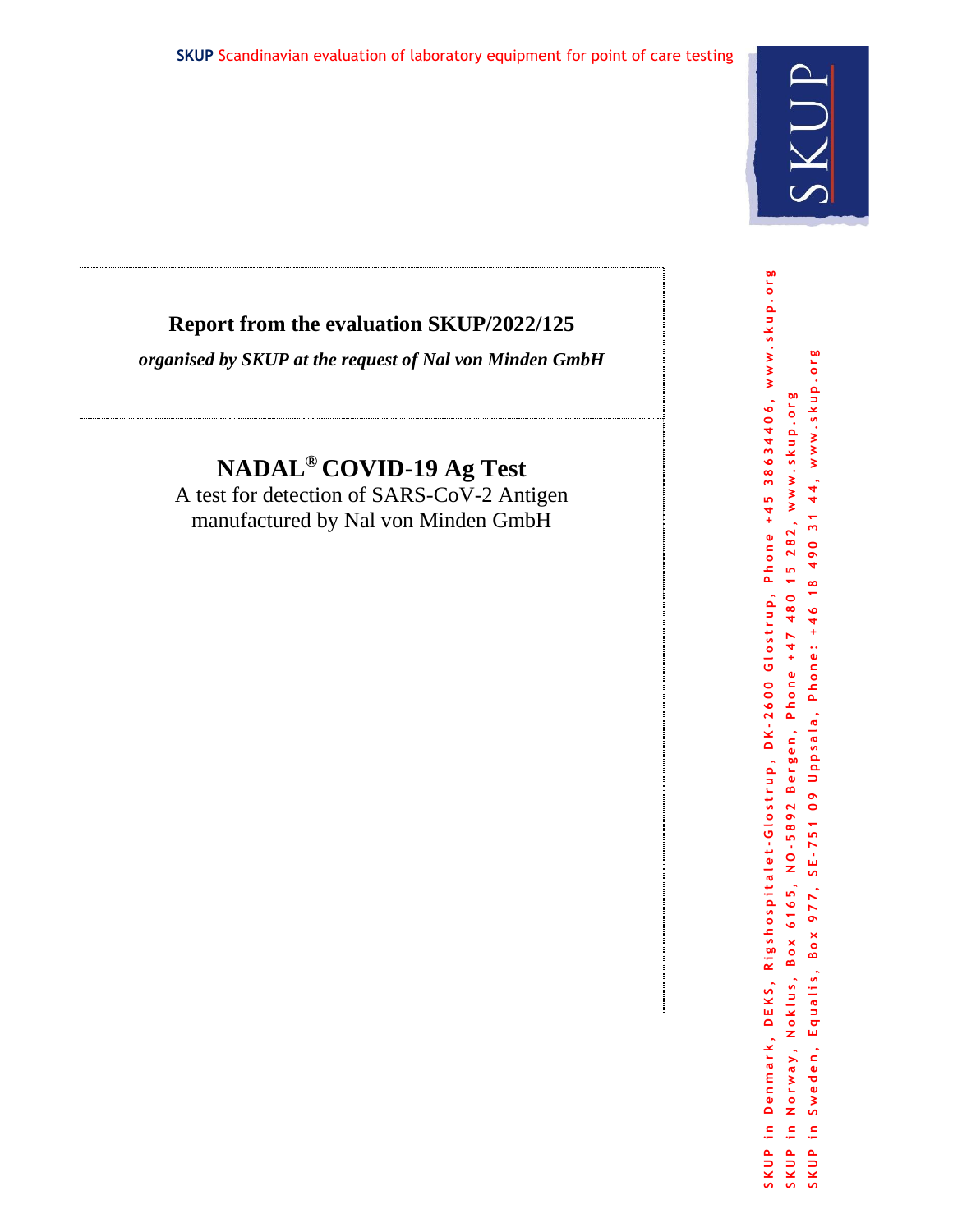#### **SKUP secretariat**

Elisabet Eriksson Boija +46 18 490 31 44 elisabet.eriksson.boija@equalis.se

#### **SKUP in Denmark**

Dår Kristian Kur Gitte M. Henriksen DEKS Rigshospitalet – Glostrup Valdemar Hansens vej 1-23 DK-2600 Glostrup +45 38 63 44 06 daar.kur@deks.dk gitte.henriksen@deks.dk

#### **SKUP in Norway**

Christine Morken Joakim Hekland Mette Christophersen Tollånes Sverre Sandberg Noklus Boks 6165 NO-5892 Bergen +47 480 15 282 christine.morken@noklus.no [joakim.hekland@noklus.no](mailto:joakim.hekland@noklus.no) mette.tollanes@noklus.no sverre.sandberg@noklus.no

#### **SKUP in Sweden**

Elisabet Eriksson Boija Gunnar Nordin Equalis AB P.O. Box 977 SE-751 09 Uppsala +46 18 490 31 44 elisabet.eriksson.boija@equalis.se [gunnar.nordin@equalis.se](mailto:gunnar.nordin@equalis.se)

#### **www.SKUP.org**

\_\_\_\_\_\_\_\_\_\_\_\_\_\_\_\_\_\_\_

*SKUP would like to acknowledge with thanks those who contributed to the practical work with this evaluation including, Marion Adner, Maiken Bakken, Victoria Evensen, Camilla Fjeldvik, Marianne Gossner, Marianne Jensen, Jannike Pettersen, Celina Stendal, Terje Solvik, Malin Storødegård, Margit Sundbolien, Solveig Gjerde Svendsen, Monica Torp, Liw Wennerholm and Ingvill Aarø in Lillestrøm municipal test centre. Benyamin Almås, Natasha Bigwi, Ida Johanne Hessen, Karianne Hoff, Caroline Husby, Celine Korneliussen, Maria Mehl and Marlene Mazza at Dr.Dropin test centre. Project consultants Anette Erlandsen Stigum and Marie Gran and data protection manager Kari Rustad at Fürst Medical Laboratory in Oslo. Camilla Aker at Noklus Oslo and Anne Lise Fossum at Noklus Lørenskog.*

Copyright © 2022 SKUP. The report was written by SKUP, November and December 2021. The main author wes Joakim Hekland, SKUP in Norway. In order to use the SKUP name in marketing, it has to be referred to www.skup.org and the report code in question; SKUP/2021/125. For this purpose, the company can use a logotype containing the report code, available for the requesting company together with the final report. A correct format of referral in scientific publications will be "SKUP. Report from the evaluation SKUP/2021/125. NADAL COVID-19 Ag Test (Nal von Minden GmbH), a system for detection of SARS-CoV-2 Ag, www.skup.org (*accessed date*)." The organisation of SKUP is described in attachment 1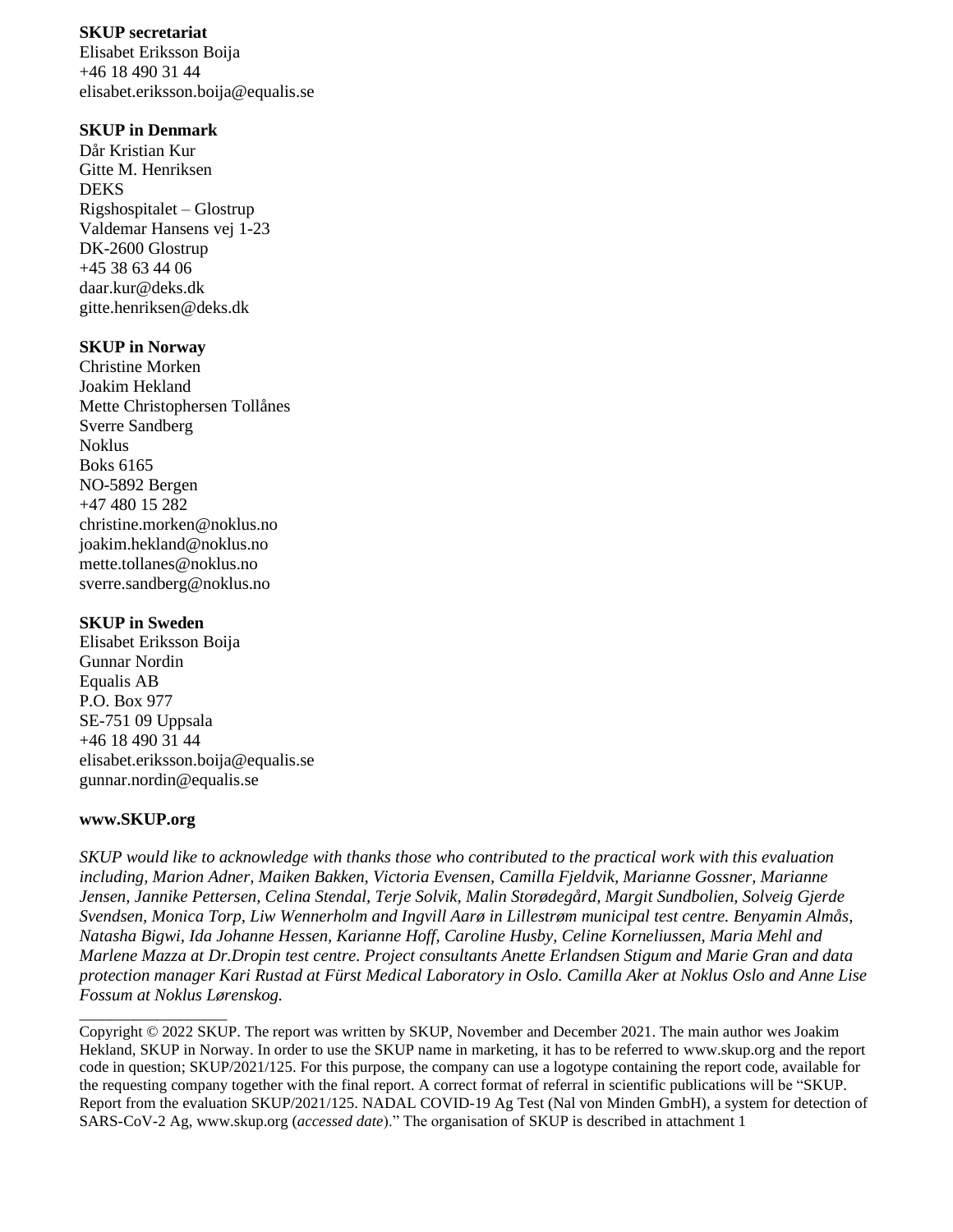Table of contents

| 3.1.<br>3.2.<br>3.3.<br>3.4. |                                                                                                                            |  |
|------------------------------|----------------------------------------------------------------------------------------------------------------------------|--|
| 4.                           |                                                                                                                            |  |
| 4.1.<br>4.2.<br>4.3.<br>4.4. |                                                                                                                            |  |
| 5.                           |                                                                                                                            |  |
| 5.1.<br>5.2.<br>5.3.<br>5.4  | THE EVALUATED MEASUREMENT SYSTEM NADAL COVID-19 AG TEST  10                                                                |  |
| 6.                           |                                                                                                                            |  |
| 6.1<br>6.2<br>6.3.<br>6.4.   | . NUMBER OF SAMPLES AND STUDY POPULATION CHARACTERISTICS  14<br>. ANALYTICAL QUALITY OF THE SELECTED COMPARISON METHOD  15 |  |
| 7.                           |                                                                                                                            |  |
|                              |                                                                                                                            |  |
|                              | PRODUCT SPECIFICATIONS FOR THIS EVALUATION, NADAL COVID-19 AG TEST  32                                                     |  |
|                              |                                                                                                                            |  |

Attachments with raw data are included only in the copy to Nal von Minden Gm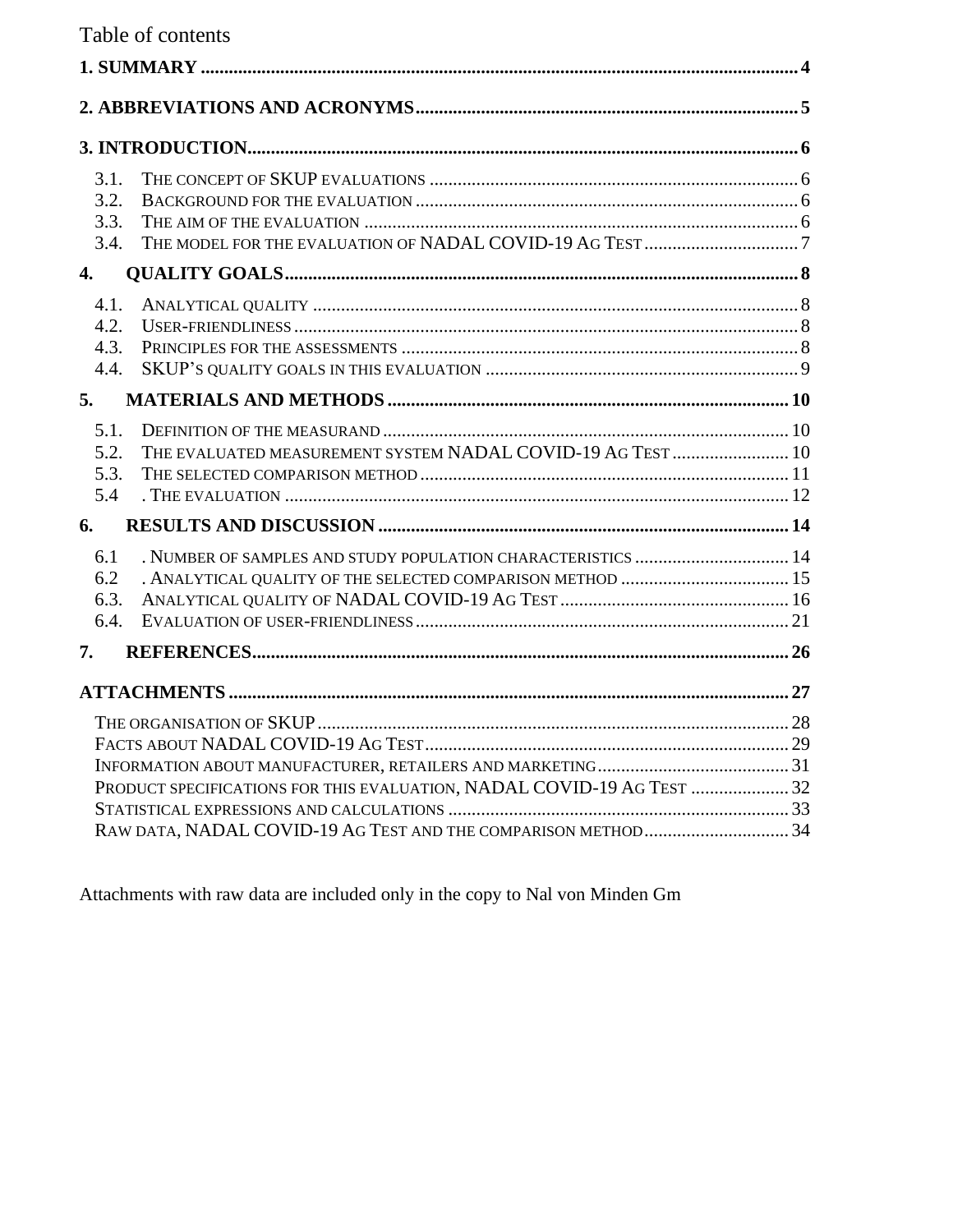### **NADAL COVID-19 Ag Test Summary**

**1. Summary of an evaluation provided by SKUP | NADAL COVID-19 Ag Test** *Manufacturer* Nal von Minden GmbH *Supplier* **Nal von Minden GmbH (requesting company)** *Launched in Scandinavia* August 2020 **Aim** To assess the diagnostic performance and user-friendliness of NADAL COVID-19 Ag Test (Coronavirus disease 2019 Antigen) when used under real life conditions by intended users in dedicated COVID-19 test centres. **Examination Recommended Goals and Results** *Overall Sensitivity* WHO recommends a minimum performance requirement of ≥80 % sensitivity compared to a nucleic acid-amplification test (NAAT) reference assay. **Overall Diagnostic Sensitivity was not met: 74 % (90 % CI: 65-82 %)\*** *Overall Specificity* WHO recommends a minimum performance requirement of ≥97 % specificity compared to a NAAT reference assay. **Overall Diagnostic Specificity was met: 99,7 % (90 % CI: 99,0-99,9 %)\* User-friendliness Quality goal;** a total rating of "Satisfactory" by SKUP **User-friendliness was fulfilled Background** *Measurement system In vitro* device, rapid test, for qualitative detection of SARS-CoV-2 *Intended users* **Health care professionals** *Sample material* Nasal, nasopharyngeal or oropharyngeal specimen, of which the two first were evaluated by SKUP. **Material and methods** *Participants* 679 persons exposed to individuals with confirmed SARS-CoV-2 infection, of whom 78 (11 %) tested positive on the comparison method. *Comparison method* A real time polymerase chain reaction (RT-PCR) method, for detection of SARS-CoV-2 at Fürst Medical Laboratory in Oslo. *Analytical procedure* Subjects exposed to an individual with confirmed SARS-CoV-2 infection were invited to participate in the evaluation. The sampling procedure, performed by trained health care professionals, included one nasopharyngeal swab sample from one nostril for RT-PCR detection, and a second nasopharyngeal swab sample from the other nostril, or a nasal swab sample from both nostrils, for the NADAL COVID-19 Ag Test. The nasopharyngeal swab for RT-PCR detection was immediately placed into sterile tubes, containing 2-3 mL of viral transport media, until transported to the clinical laboratory. The nasopharyngeal or nasal swab was placed into the test vial containing extraction buffer and analysed in accordance with the instructions from the manufacturer. Six lots of NADAL COVID-19 Ag Test were used. *User-friendliness* Assessed using a questionnaire with three given ratings; satisfactory, intermediate and unsatisfactory **Additional results** *Sensitivity stratified on ctvalues:* <33: 75 %: (90 % CI: 66-82 %)\* <30: 80 %: (90 % CI: 71-87 %)\* <25: 84 %: (90 % CI: 75-90 %)\*

Prevalence: 11 % *Positive predictive value (PPV):*  97 % *Negative predictive value (NPV):*  97 %

#### **Nal von Minden GmbH has accepted the report without further comments**

\*CI for information only

*This summary will also be published in Danish, Norwegian and Swedish at www.skup.org*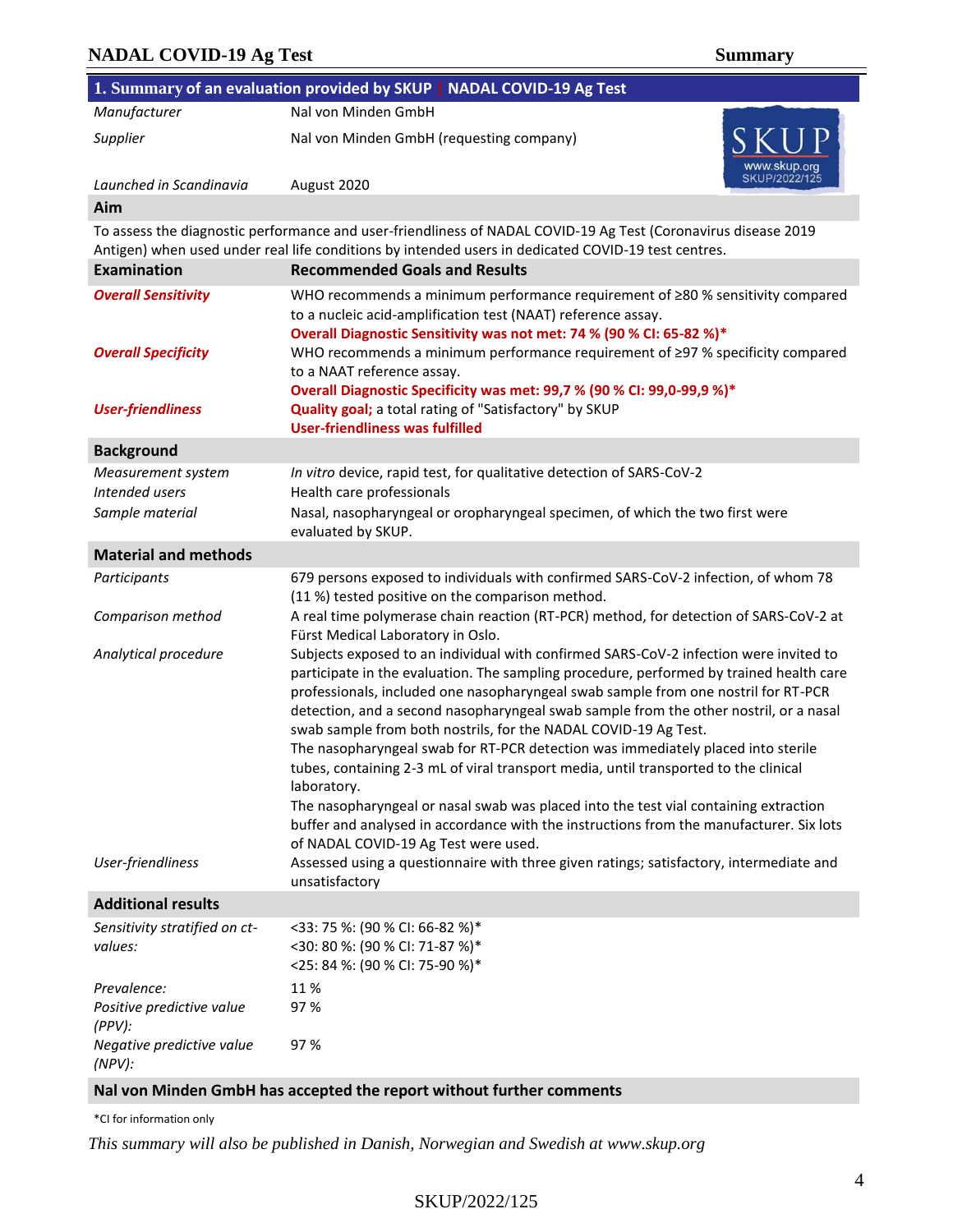# **2. Abbreviations and Acronyms**

| Ag            | Antigen                                                                       |
|---------------|-------------------------------------------------------------------------------|
| Ag-RDT        | Antigen-detecting Rapid Diagnostic Test                                       |
| <b>BLS</b>    | Biomedical laboratory scientist                                               |
| C-NPU         | Committee on Nomenclature, Properties and Units                               |
| CI            | Confidence Interval                                                           |
| COVID-19      | Coronavirus Disease 2019                                                      |
| Ct value      | Cycle threshold-value                                                         |
| <b>DEKS</b>   | Danish Institute of External Quality Assurance for Laboratories in the Health |
|               | Sector                                                                        |
| <b>ECDC</b>   | European Centre for Disease Prevention and Control                            |
| EQA           | <b>External Quality Assessment</b>                                            |
| Equalis       | External quality assessment in laboratory medicine in Sweden                  |
| <b>NAATs</b>  | <b>Nucleic Acid Amplification Tests</b>                                       |
| <b>Noklus</b> | Norwegian Organization for Quality Improvement of Laboratory Examinations     |
| <b>NPV</b>    | <b>Negative Predictive Value</b>                                              |
| <b>POC</b>    | Point of care                                                                 |
| <b>PPV</b>    | <b>Positive Predictive Value</b>                                              |
| <b>RNA</b>    | Ribonucleic acid                                                              |
| RT-PCR        | Real Time Polymerase Chain reaction                                           |
|               | SARS-CoV-2 Severe Acute Respiratory Syndrome Coronavirus 2                    |
| <b>SKUP</b>   | Scandinavian evaluation of laboratory equipment for point of care testing     |
| WHO           | World Health Organization                                                     |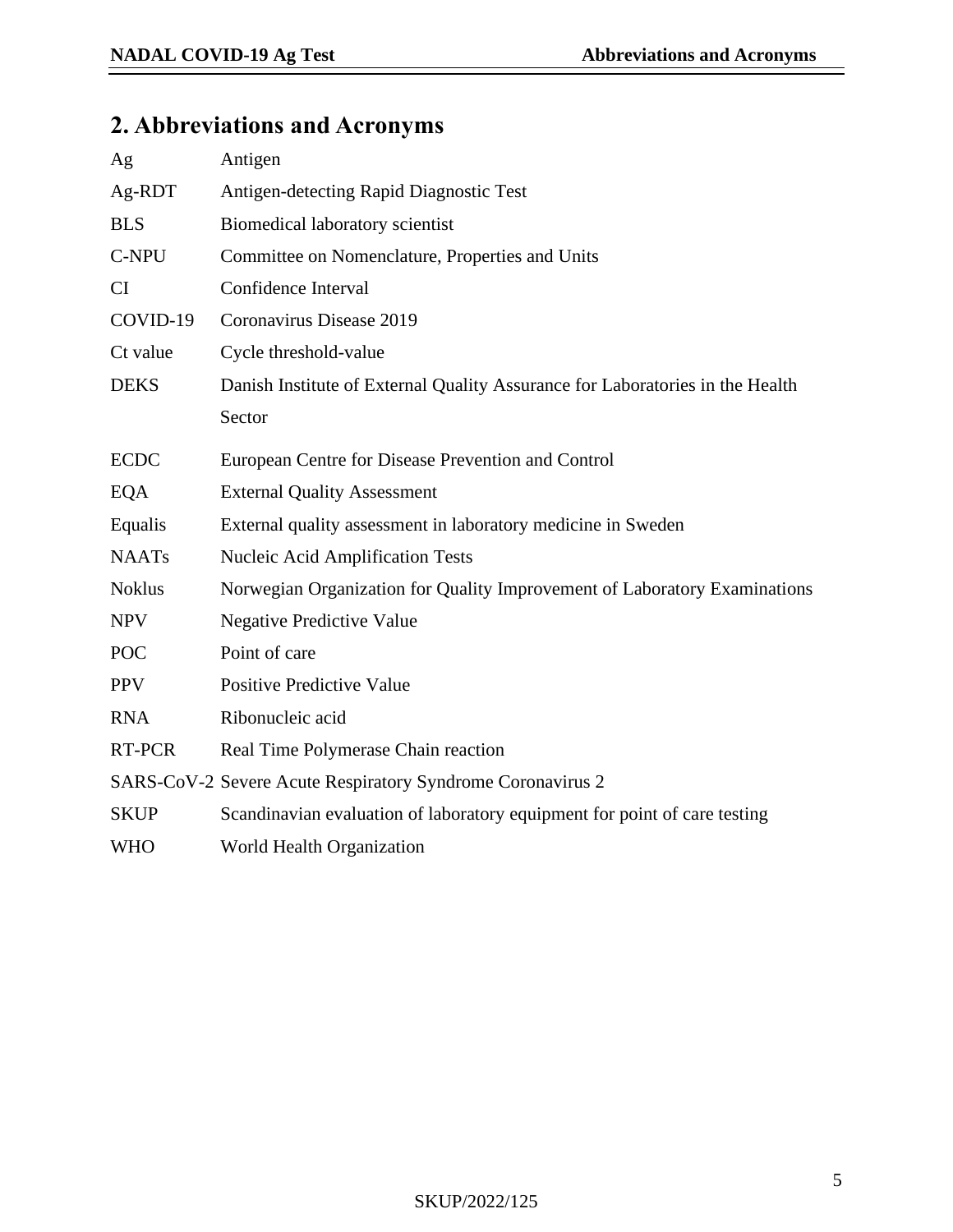## **3. Introduction**

The purpose of Scandinavian evaluation of laboratory equipment for point of care testing (SKUP) is to improve the quality of near patient testing in Scandinavia by providing objective information about analytical quality and user-friendliness of laboratory equipment. This information is generated by organising SKUP evaluations in point of care (POC) settings.

## **3.1. The concept of SKUP evaluations**

SKUP evaluations follow common guidelines and the results from various evaluations are comparable<sup>1</sup>. The evaluation set-up and details are described in an evaluation protocol and agreed upon in advance. The analytical results and user-friendliness are assessed according to pre-set quality goals. To fully demonstrate the quality of a product, the end-users should be involved in the evaluation. If possible, SKUP evaluations are carried out using three lot numbers of test cassettes from separate and time-spread productions.

## **3.2. Background for the evaluation**

In December 2019, Wuhan city in Hubei Province, China, became the center of an outbreak of a severe pneumonia, later identified as caused by a novel Severe Acute Respiratory Syndrome Coronavirus 2 (SARS-CoV-2) [\[1\]](#page-25-0). The virus causes coronavirus disease 2019 (COVID-19). Currently COVID-19 is mainly diagnosed by detection of ribonucleic acid (RNA) from SARS-CoV-2 using nucleic acid amplification tests (NAATs), such as real time polymerase chain reaction (RT-PCR) assays in a sample collected with a swab from the upper airways [\[2\]](#page-25-1). RT-PCR is performed in clinical microbiology laboratories, requiring advanced analytical instruments and trained personnel. The ease-of-use and rapid turnaround time of antigen-detecting rapid diagnostic tests (Ag-RDTs) offer decentralized testing that potentially can expand access to testing and decrease delays in diagnosis [\[3\]](#page-25-2).

The NADAL COVID-19 Antigen Test is an in vitro diagnostic POC rapid test for detection of SARS-CoV-2 Antigen (Ag) in nasal, nasopharyngeal and oropharyngeal swab specimens. The product is intended for professional use. The test is manufactured by Nal von Minden GmbH and was launched into the Scandinavian market August 2020. This SKUP evaluation was carried out from December 2020 to October 2021 at the request of Nal von Minden GmbH in Norway.

## **3.3. The aim of the evaluation**

The aim of the evaluation was to assess the diagnostic performance and user-friendliness of NADAL COVID-19 Ag Test when using nasal and nasopharyngeal swab specimens under real life conditions by intended users in dedicated COVID-19 test centres.

<sup>1</sup>SKUP evaluations are under continuous development. In some cases, it may be difficult to compare earlier protocols, results and reports with more recent ones.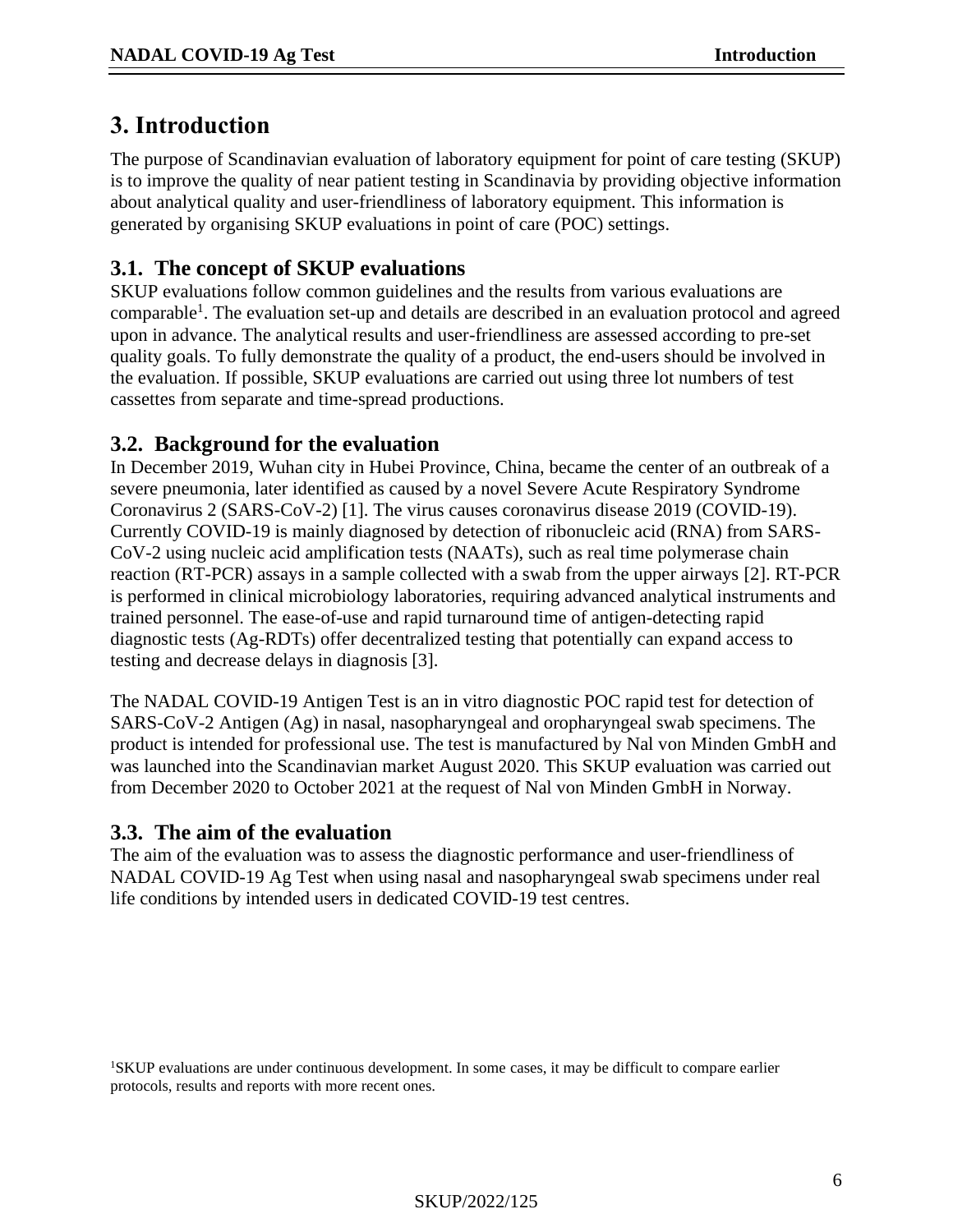### **3.4. The model for the evaluation of NADAL COVID-19 Ag Test**

The evaluation was carried out in dedicated COVID-19 test centres, to evaluate the performance of NADAL COVID-19 Ag Test in the hands of the intended users, see flowchart in figure 1.

The evaluation included:

- Examination of the diagnostic performance (diagnostic sensitivity and specificity) of the NADAL COVID-19 Ag Test using nasal or nasopharyngeal swab specimens.
- Examination of the diagnostic performance related to different clinical subgroups and cycle threshold (ct) values from the RT-PCR results.
- Evaluation of the user-friendliness of the NADAL COVID-19 Ag Test and its manual.

In addition, the positive predictive value (PPV) and negative predictive value (NPV) were calculated.

Subjects exposed to a previously confirmed case of SARS-CoV-2 infection were included within 10 days of exposure e.g., targeted testing of household members or equivalent close contacts. Both symptomatic and asymptomatic participants were included. Household transmission of SARS-CoV-2 is reported to be high [\[4\]](#page-25-3), and a prevalence of approximately 20 % was expected. Target number of participants was 100 positive results and 100 negative results, but maximum number included was initially set to 500. For comparison and assessment of the diagnostic sensitivity and specificity, a nasopharyngeal sample was measured on an RT-PCR comparison method.



**Figure 1.** Flowchart illustrating the model of the evaluation. Enrolment of participants was planned to continue until at least 100 positive and at least 100 negative SARS-CoV-2 RT-PCR results were achieved in the clinical laboratory, but maximum number included was initially set to 500.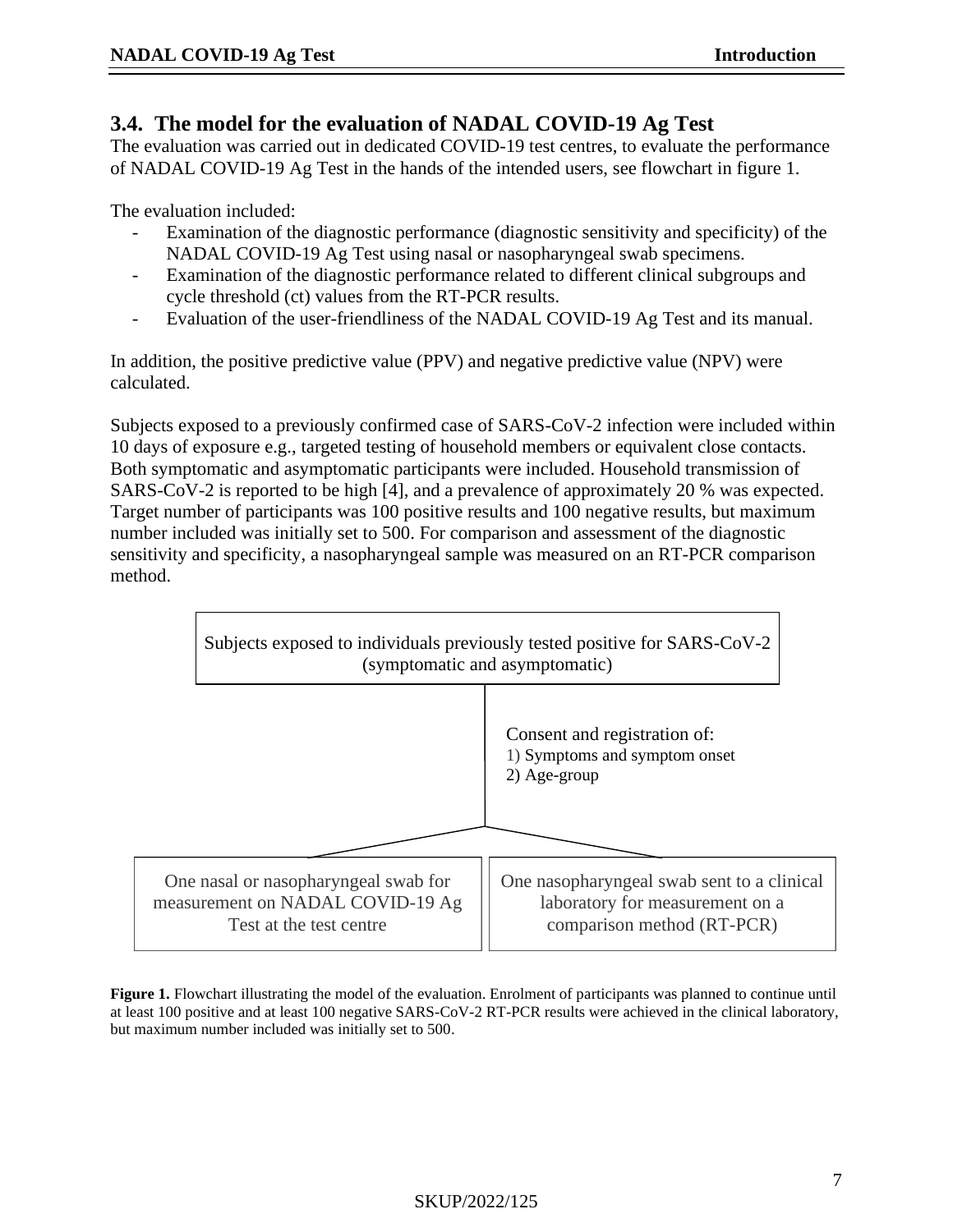## <span id="page-7-0"></span>**4. Quality goals**

## **4.1. Analytical quality**

*Present recommendations for diagnostic SARS-CoV-2 tests* 

The World Health Organization (WHO) suggests that SARS-CoV-2 Ag-RDTs that meet the minimum performance requirements of  $\geq 80$  % sensitivity and  $\geq 97$  % specificity compared to a NAAT reference assay can be used to diagnose SARS-CoV-2 infection where NAAT is unavailable, or where prolonged turnaround times preclude clinical utility. In settings with low prevalence of active SARS-CoV-2 infections, specificity should ideally be  $\geq$ 99 % to avoid many false-positive [\[3\]](#page-25-2). The European Centre for Disease Prevention and Control (ECDC) agrees with the minimum performance requirements set by WHO but suggests aiming to use tests with a performance closer to RT-PCR, i.e.,  $\geq$ 90 % sensitivity and  $\geq$ 97 % specificity [\[5\]](#page-25-4).

## **4.2. User-friendliness**

The evaluation of user-friendliness was carried out by asking the employees in Lillestrøm municipal test centre to fill in a questionnaire, see section 5.5. The tested equipment must reach a total rating of "satisfactory" to fulfil the quality goal.

### *Technical errors*

SKUP recommends that the fraction of tests wasted due to technical errors should not exceed  $2.96$ 

### **4.3. Principles for the assessments**

To qualify for an overall good assessment in a SKUP evaluation, the measuring system must show satisfactory analytical quality as well as satisfactory user-friendliness.

#### **4.3.1. Assessment of the analytical quality**

The analytical results are described and discussed related to literature. Statistical expressions and calculations used by SKUP are shown in attachment 5.

#### *Diagnostic sensitivity*

The diagnostic sensitivity was calculated as the fraction of the true positive NADAL COVID-19 Ag Test results in proportion to the positive RT-PCR results. The calculated result was given with a 90 % confidence interval (CI) (for information only).

#### *Diagnostic specificity*

The diagnostic specificity was calculated as the fraction of the true negative NADAL COVID-19 Ag Test results in proportion to the negative RT-PCR results. The calculated result was given with a 90 % CI (for information only).

#### *Positive and negative predictive values*

PPV and NPV were calculated given the prevalence in the tested population and the achieved diagnostic accuracy of the test.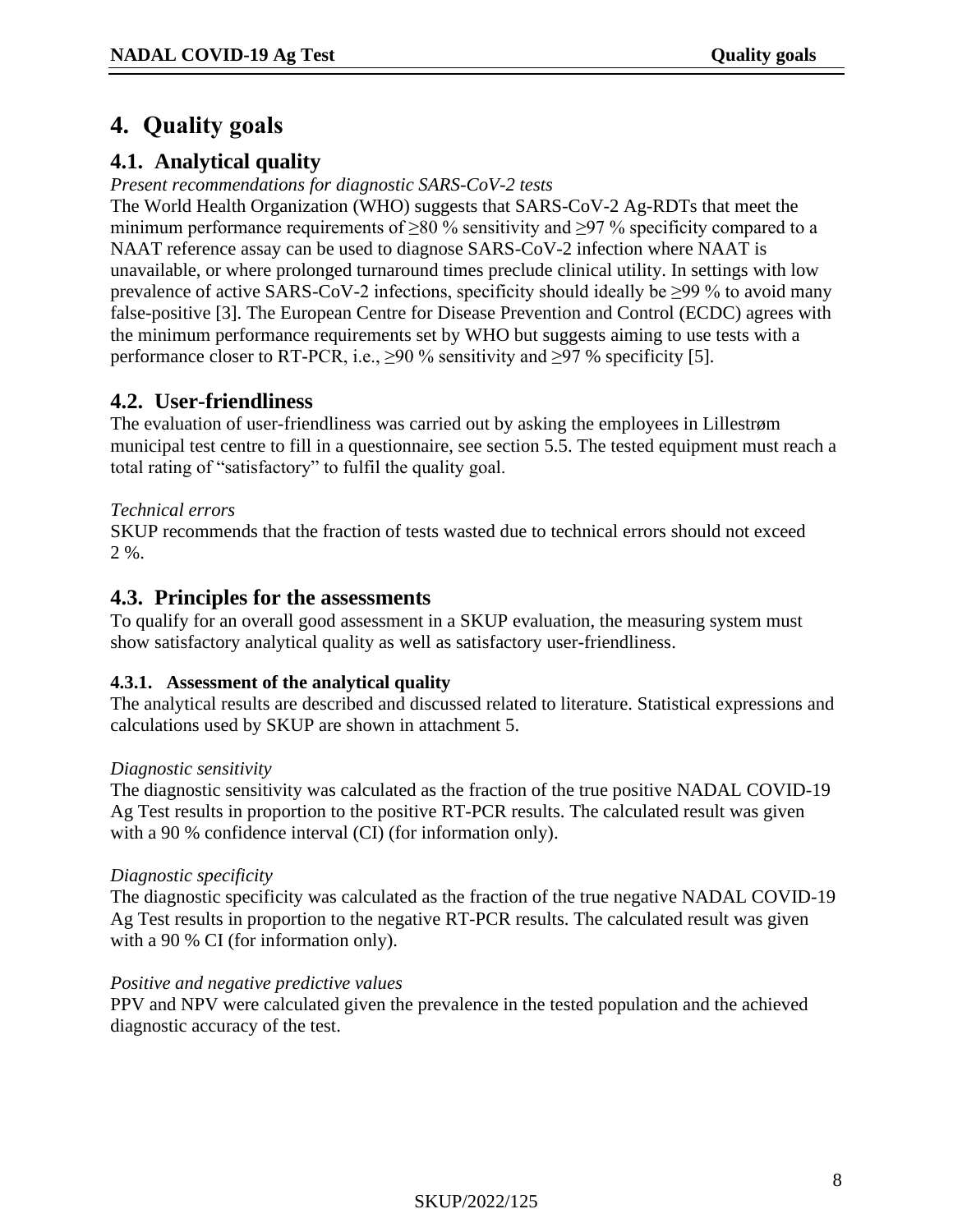#### *Assessment of different lots*

Six lots of test cassettes were used for the purpose of having an evaluation less sensitive to the risk of a poor batch. Separate lot-to-lot calculations were not performed.

#### *Examination of different clinical subgroups*

Sensitivity and specificity were calculated for results stratified on symptoms/no symptoms and days since symptom onset.

#### *Examination of different ct values from the RT-PCR method*

The ct value is defined as the number of cycles of amplification required with RT-PCR for the fluorescent signal of the RT-PCR method to reach a threshold above the background signal. The ct value is inversely proportional to the amount of target nucleic acid in the sample (i.e., the lower the ct value the greater the amount of target nucleic acid in the sample). Sensitivity was calculated for positive results stratified on ct values;  $ct < 33$ ,  $ct < 30$  and  $ct < 25$ .

#### **4.3.1.1. Assessment of user-friendliness**

User-friendliness is assessed according to answers and comments given in the questionnaire (see section 6.5). For each question, the evaluator can choose between three given ratings: satisfactory, intermediate and unsatisfactory. To achieve the overall rating "satisfactory", the tested equipment must reach a total rating of "satisfactory" in all four subareas of characteristics described in section 6.5.

#### *Technical errors*

The evaluators registered failed measurements and technical errors during the evaluation. The proportion of tests wasted due to technical errors was calculated and taken into account in connection with the assessment of the user-friendliness. User errors related to the handling of the samples were excluded from the calculations.

## **4.4. SKUP's quality goals in this evaluation**

For this evaluation, there were no pre-set quality goals for the diagnostic performance of the test. The results are nevertheless discussed related to present literature, specifically WHO recommendations.

For assessment of the user-friendliness:

User-friendliness, overall rating.................................................................. Satisfactory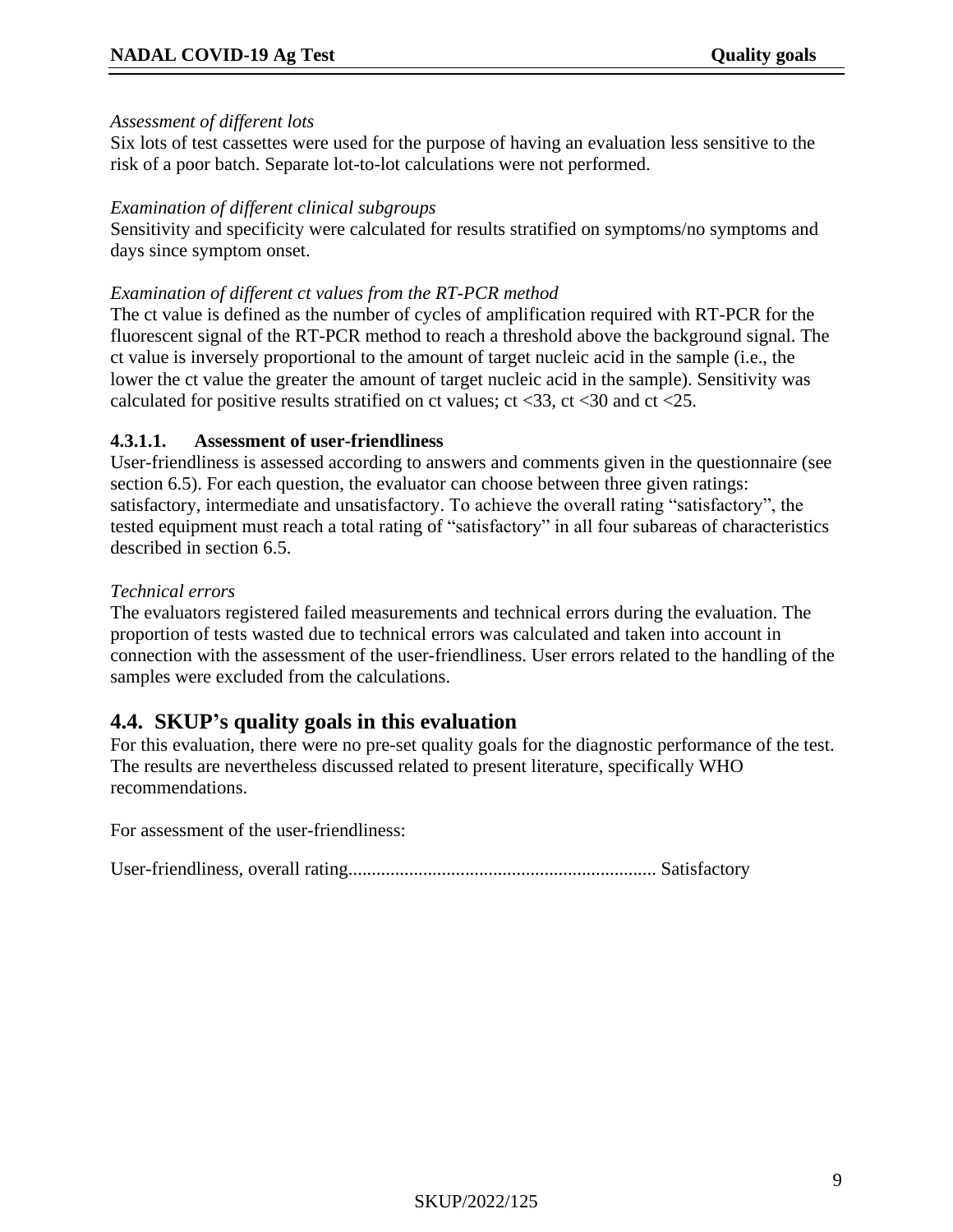## <span id="page-9-0"></span>**5. Materials and methods**

## **5.1. Definition of the measurand**

The measurement systems intend to detect SARS-CoV-2 in secrete collected from the upper airways. The NADAL COVID-19 Ag Test detects the antigens specific for SARS-CoV-2 in nasal, nasopharyngeal and oropharyngeal specimens. For the comparison method, the RNA from SARS-CoV-2 was identified by RT-PCR in a nasopharyngeal specimen. The results were expressed on an ordinal scale (positive or negative) for both methods. The Committee on Nomenclature, Properties and Units (C-NPU) systematically describes clinical laboratory measurands in a database [\[6\]](#page-25-5). The NPU codes related to the evaluated method are NPU59312 (nasal) and NPU59310 (nasopharyngeal) The NPU code related to the comparison method is NPU59105. In this report the term SARS-CoV-2 will be used for the measurand.

## **5.2. The evaluated measurement system NADAL COVID-19 Ag Test**

The information in this section derives from the company's information material.

NADAL COVID-19 Ag Test (figure 2) is a POC test intended for professional use for detection of SARS-CoV-2.

NADAL COVID-19 Ag Test kit includes:

- NADAL COVID-19 Ag Test cassettes
- Sterile nasal and nasopharyngeal swabs
- Extraction tubes including dropper caps
- Buffer bottles (à 7 mL) or buffer ampoules for single use  $(400 \mu l \text{ each})$
- Reagent holder



**Figure 2.** NADAL COVID-19 Ag Test.

The NADAL COVID-19 Ag Test is a lateral flow chromatographic immunoassay for the qualitative detection of SARS-CoV-2 viral nucleoprotein antigens in human nasopharyngeal, nasal, and oropharyngeal specimens. New kits are only available with pre-filled ampoules. The evaluated test kit is for medical trained personnel only, but a test kit is for self testing is also available.

The test procedure involves collecting nasal, nasopharyngeal or oropharyngeal specimen using a recommended swab which is eluted into a tube containing extraction buffer. Two drops of the specimen in extraction buffer are added to the test cassette using a dropper cap provided. The test result can be read visually after exactly 15 minutes. Any shade of colour in the test line region should be considered positive.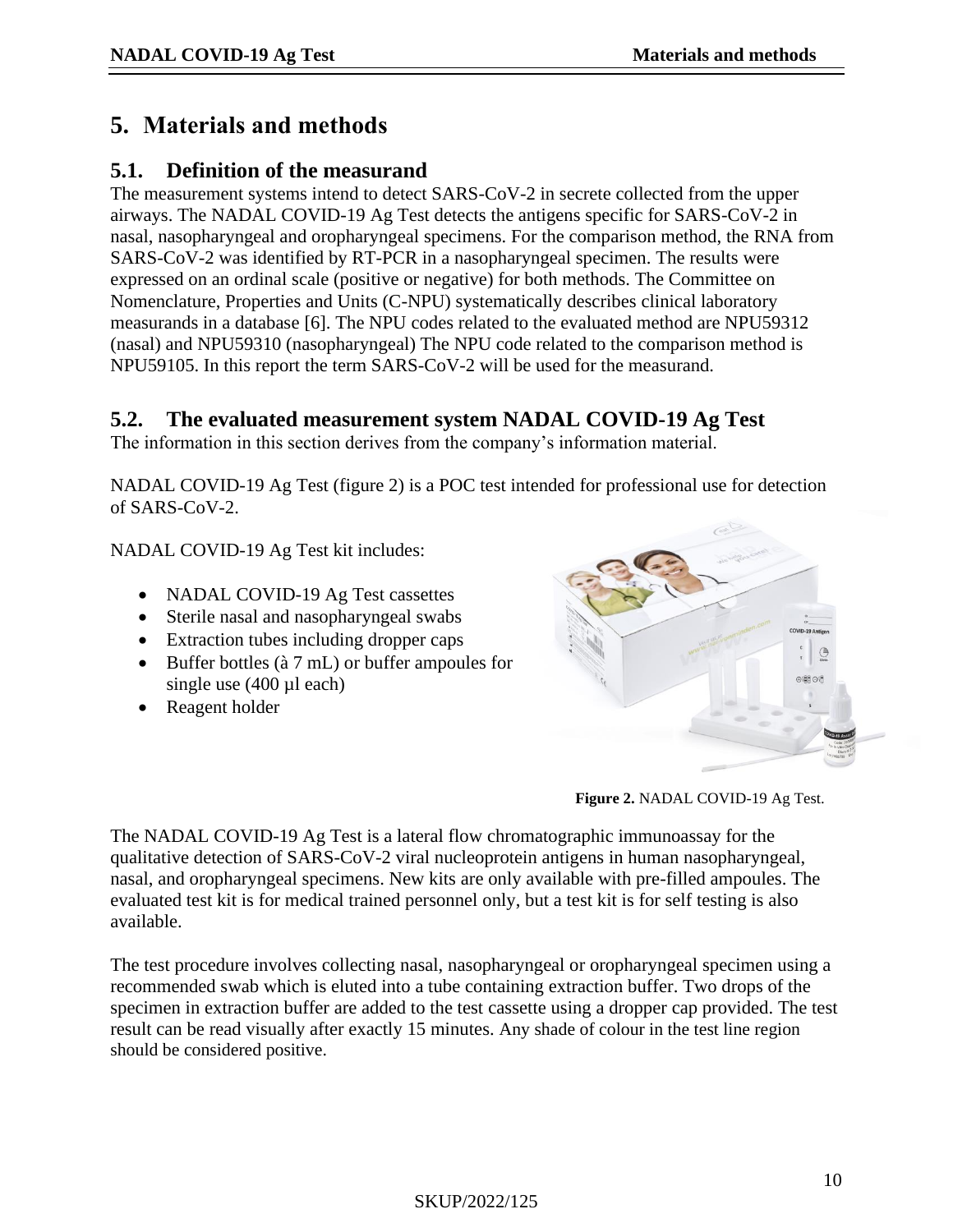The formation of a coloured line in the control line region (C) of each test cassette serves as a procedural control, indicating that the proper volume of specimen has been added and membrane wicking has occurred.

For technical details about the NADAL COVID-19 Ag Test, see table 1. For more information about the NADAL COVID-19 Ag Test, and name of the manufacturer and the suppliers in the Scandinavian countries, see attachments 2 and 3. For product specifications in this evaluation, see attachment 4.

| <b>Technical details for NADAL COVID-19 Ag Test</b>  |                                                                                                                                  |  |  |  |
|------------------------------------------------------|----------------------------------------------------------------------------------------------------------------------------------|--|--|--|
| Sample material                                      | Nasal, nasopharyngeal or oropharyngeal specimen                                                                                  |  |  |  |
| Stability of extraction buffer including<br>specimen | Specimen should be tested immediately or placed in<br>extraction buffer that should be tested within two<br>hours of collection. |  |  |  |
| Measuring time                                       | 15 inutes                                                                                                                        |  |  |  |

|  |  | <b>Table 1.</b> Technical details from the manufacturer |
|--|--|---------------------------------------------------------|
|  |  |                                                         |

## **5.3. The selected comparison method**

A selected comparison method is a fully specified method which, in the absence of a Reference method, serves as a common basis for the comparison of the evaluated method.

#### **5.3.1. The selected comparison method in this evaluation**

The selected comparison method in this evaluation was the routine RT-PCR method for SARS-CoV-2 at Fürst Medical Laboratory in Oslo, Norway, hereafter called "the comparison method". The laboratory is accredited according to NS-EN ISO/IEC 15189 (2012) (Norsk Standard\_Europeisk Norm International Organization for Standardization). The division performing the RT-PCR measurements has approximately 23 employees.

| Method for extraction: | KingFisher Flex and MagMax (ThermoFisher Scientific),<br>Viral/Pathogen Nucleic Acid Isolation Kit |
|------------------------|----------------------------------------------------------------------------------------------------|
| Method for RT-PCR:     | 7500 SDS or Quantstudio 5 (Applied biosystems),<br>RIDAGENE SARS-CoV-2 Realtime PCR kit            |
| Principle:             | RT-PCR detection of the E-gene of the Sarbeco Betacorona virus,<br>including SARS-CoV-2 $[7]$ .    |

#### *Internal analytical quality control*

Kit independent positive control (extraction control, locally produced) was included in each run. In addition, an internal control (R-biopharm) was added to each sample.

#### *External analytical quality control*

The hospital laboratory participates in the external quality assessment (EQA) scheme from INSTAND; Virus Genome Detection scheme (Coronaviruses including SARS-CoV-2) with six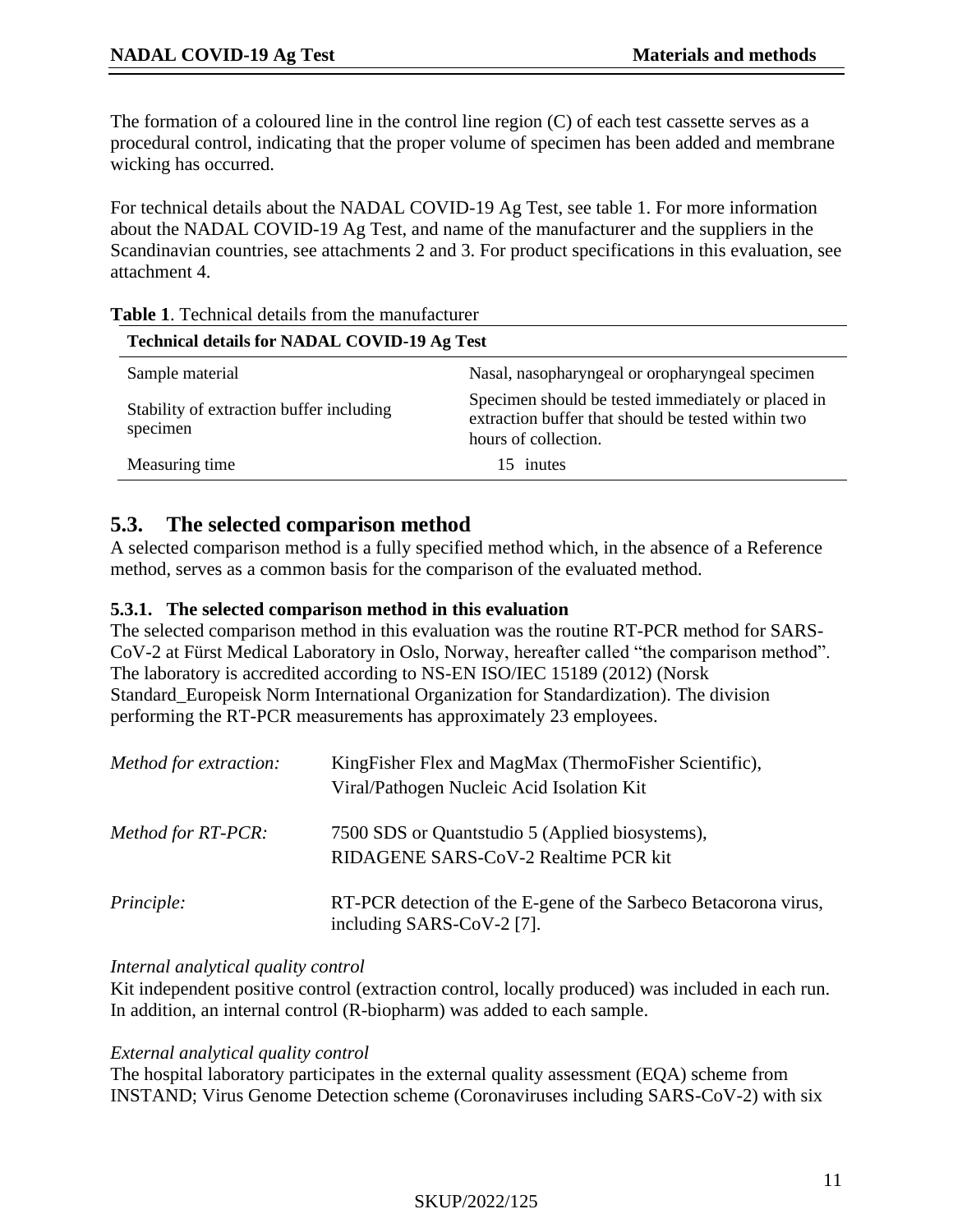samples in two challenges per year. They also participated in the one-time scheme from WHO with five samples.

#### **5.3.1. Verification of the analytical quality of the comparison method**

*Trueness*

The trueness of the RT-PCR method for detection of SARS-CoV-2 was verified with EQA results circumventing the evaluation period.

## **5.4. The evaluation**

### **5.4.1. Planning of the evaluation**

*Inquiry about an evaluation*

Nal von Minden GmbH via Scientific employee Tobias Roth, applied to SKUP in September 2020 for an evaluation of NADAL COVID-19 Ag Test.

#### *Protocol, arrangements and contract*

In November 2020, the protocol for the evaluation was approved, and Nal von Minden GmbH and SKUP signed a contract for the evaluation. Lillestrøm municipal test centre, and later Dr.Dropin test centre, agreed to represent the intended users in this evaluation. Fürst Medical Laboratory in Oslo, Norway agreed to perform the comparison measurements.

### *Training*

Nal von Minden GmbH and a laboratory consultant at Noklus Lørenskog was responsible for the necessary training of the intended users at Lillestrøm municipal test centre. A SKUP-coordinator was responsible for the training at Dr.Dropin. The training reflected the training usually given to the end-users. Nal von Minden GmbH was not allowed to contact or supervise the evaluators during the evaluation period.

### **5.4.2. Evaluation sites and persons involved**

At Lillestrøm and Dr.Dropin test centre, 13 and 8 professional health care workers, respectively, participated in the evaluation. They were all trained in collecting samples from upper airways and used nasopharyngeal and oropharyngeal swab specimens in the routine work. Biomedical laboratory scientists (BLS) from Fürst Medical Laboratory in Oslo were analysing the RT-PCR samples.

### **5.4.3. The evaluation procedure**

*Internal analytical quality control*

To ensure proper test kit performance, internal analytical quality control samples for NADAL COVID-19 Ag Test should ideally have been measured each evaluation day. However, there was no internal analytical quality control available during the evaluation.

### *Recruitment of participants and ethical considerations*

Subjects, 16 years or older, exposed to an individual who had previously tested positive for SARS-CoV-2 were invited to participate in the evaluation of NADAL COVID-19 Ag Test. Participation was voluntary and verbal informed consent was considered sufficient. Approval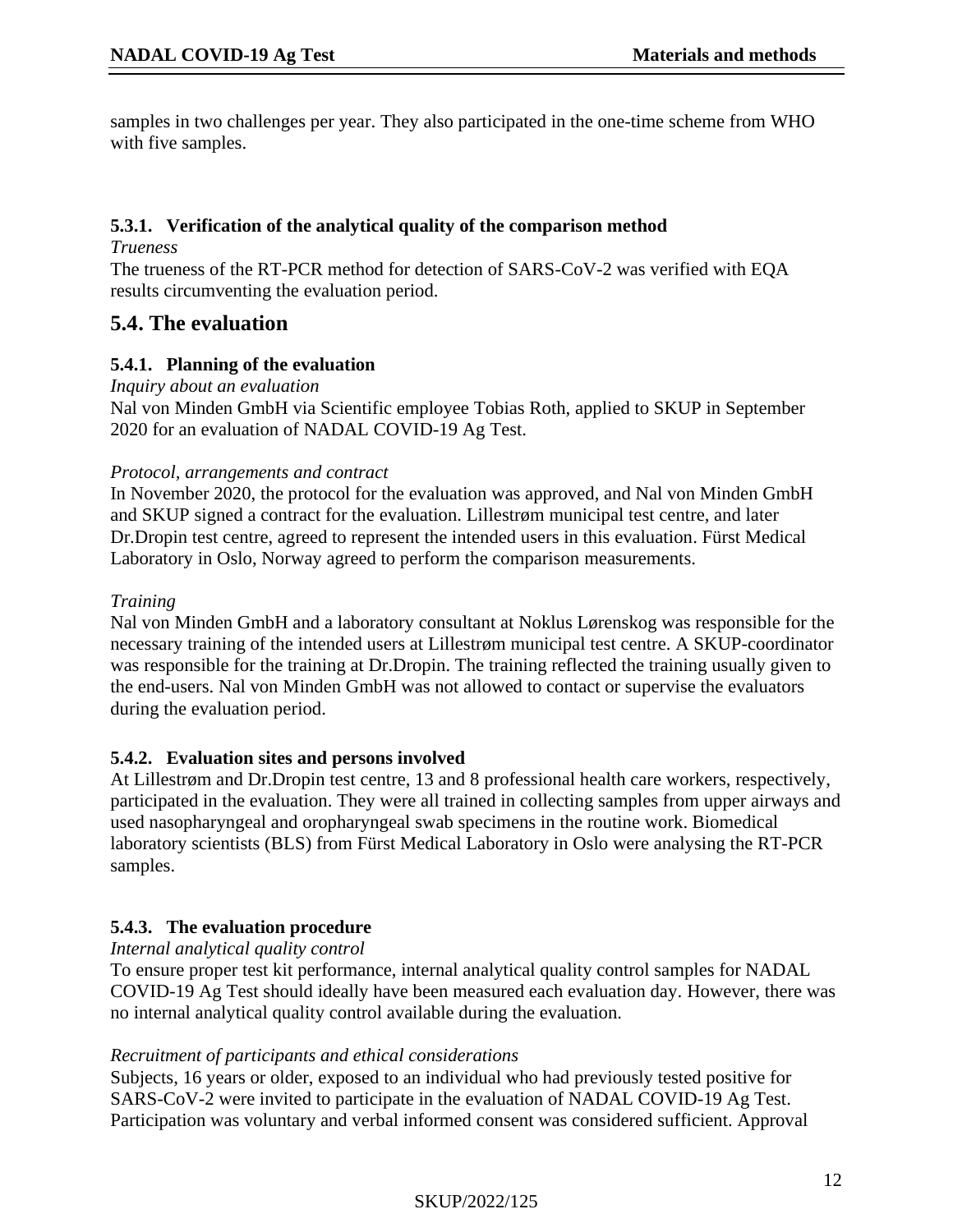from a regional ethical committee was not necessary because the evaluation was considered a quality assurance project. The project was approved by the Data protection officer at Haraldsplass Deaconess Hospital.

#### *Handling of the samples and measurements*

Tests, extraction buffer and specimens were brought to room temperature (15-30°C) prior to testing. Nasal or nasopharyngeal swab specimens were used for the measurements on the NADAL COVID-19 Ag Test. In the same sampling session, a separate nasopharyngeal swab was used to obtain a specimen for measurement on the comparison method.

The sampling from each patient was collected in the following order:

1. Nasopharyngeal swab specimen from one nostril for the comparison method 2. Nasopharyngeal swab specimen from the other nostril or nasal swab specimen collected from both nostrils for the NADAL COVID-19 Ag Test

Nasopharyngeal swab specimens were preferred, but nasal swab specimens were taken if participants were reluctant to participation due to the duplicate nasopharyngeal sampling. The samples were collected according to local guidelines and immediately placed into the test vial containing extraction buffer. The extracted samples were analysed in accordance with the instructions from the manufacturer. Any shade of colour in the test line region was considered a positive result. In case of technical errors and failed measurements, the test was repeated if possible until a result was obtained. Six lot numbers of test cassettes were used, alternating between the lot numbers.

The swabs for the comparison method were placed immediately into sterile tubes containing 2-3 mL of viral transport media. The tubes were kept at room temperature until transported to the clinical laboratory, where the samples were analysed on the comparison method. All samples were treated according to the internal procedures of the laboratory regarding potential interfering substances. For samples with ct values >35, repeated measurements were performed.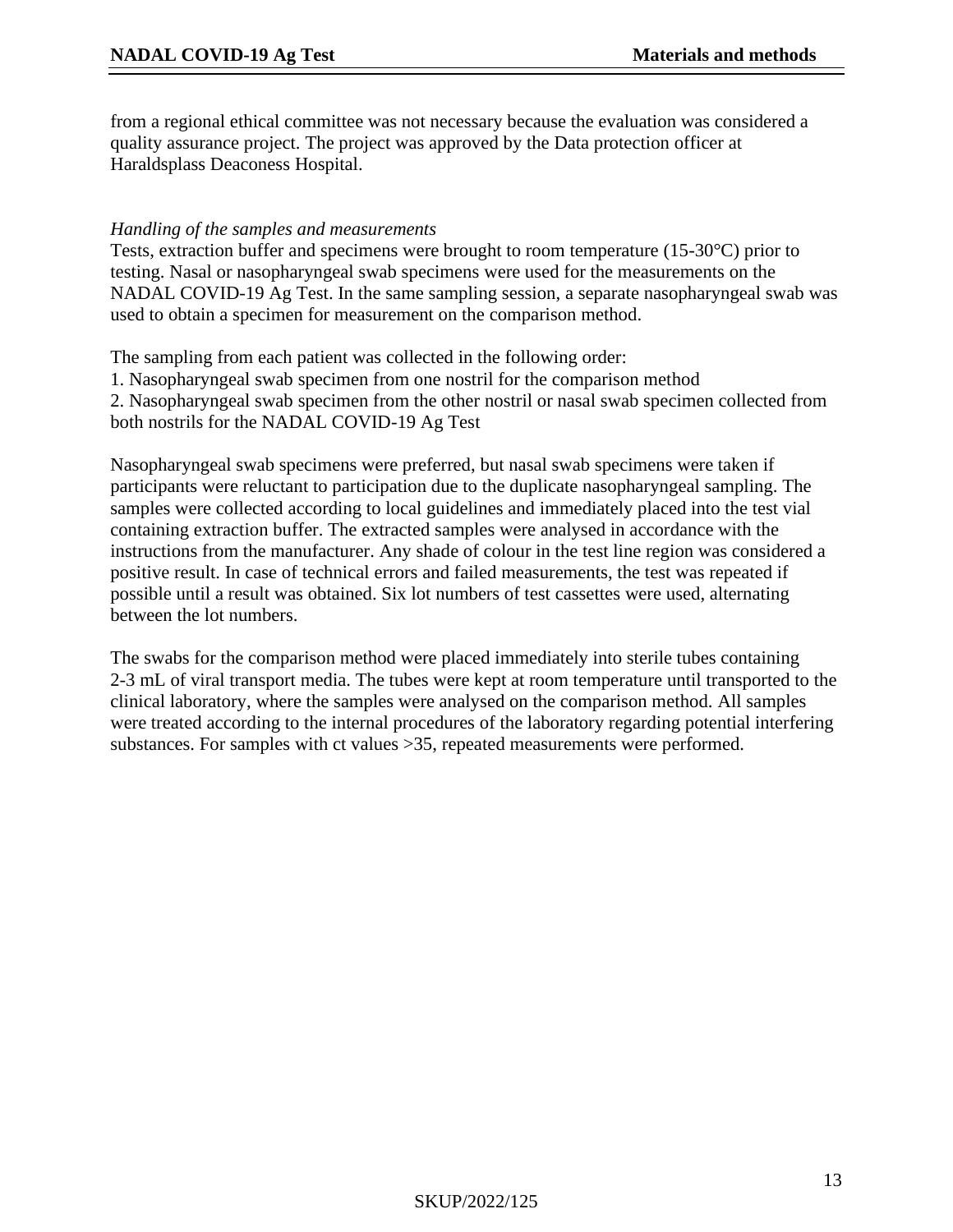## <span id="page-13-0"></span>**6. Results and discussion**

Statistical expressions and calculations used by SKUP are shown in attachment 5.

## <span id="page-13-1"></span>**6.1. Number of samples and study population characteristics**

The practical work was performed from winter 2020 to fall 2021, during which Lillestrøm and Oslo experienced several outbreaks of COVID-19. In total, 690 participants provided samples for the evaluation, of which 679 results from the NADAL COVID-19 Ag Test were successfully matched to their corresponding RT-PCR result. Of these, 33 % (n=221) were nasal samples and 67 % (n=458) were nasopharyngeal samples. The vast majority of participants were exposed to individuals with confirmed SARS-CoV-2 infection, and 59 % (n=404) were in the age-group  $\geq$ 30 years (table 2). 45 % (n=308) were symptomatic of whom 48 % (n=148) had a symptom duration of ≤5 days, however, 48 % (n=147) of the symptomatic did not state symptom onset. Among those with symptoms, 68 % (n=211) reported two or more symptoms, of which sore throat and headache were most commonly reported (not shown). 11 % (n=78) of the participants were RT-PCR positive. This was a substantially higher prevalence of SARS-CoV-2 infection than in the general population during the same time-period, and also much higher than in the total tested population in Norway. Investigation among exposed subjects is highly relevant for contact tracing in institutions, semi-closed communities and among household members or equivalent close contacts.

|                         | <b>Total successfully included</b> | <b>PCR</b> positive results | <b>PCR</b> negative results |
|-------------------------|------------------------------------|-----------------------------|-----------------------------|
|                         | $n$ (% of all)                     | $n$ (% of subgroup)         | $n$ (% of subgroup)         |
| <b>Total</b>            | 679 (100)                          | 78 (11)                     | 601 (89)                    |
| Age                     |                                    |                             |                             |
| $\leq$ 19               | 85(13)                             | 16(19)                      | 69 (81)                     |
| $20-29$                 | 190 (28)                           | 20(11)                      | 170 (89)                    |
| $\geq 30$               | 404 (59)                           | 42(10)                      | 362(90)                     |
| Symptomatic             |                                    |                             |                             |
| N <sub>o</sub>          | 371 (55)                           | 8(2)                        | 363 (98)                    |
| Yes                     | 308(45)                            | 70(23)                      | 238 (77)                    |
| <b>Symptom duration</b> | $n$ (% of symptomatic)             |                             |                             |
| $\leq$ 5 days           | 148 (48)                           | 33(22)                      | 115 (78)                    |
| $>5$ days               | 13(4)                              | 2(15)                       | 11(85)                      |
| Unknown                 | 147 (48)                           | 35(24)                      | 112 (76)                    |

#### **Table 2.** Population characteristics

An account for the number of samples not included in the calculations, is given below.

#### *Missing results*

- − ID 32, ID 533 and 577; no results from the comparison method available as the samples never arrived the clinical laboratory.
- − ID 210; insufficient amount of sample material for the comparison method.
- − ID 198 and ID 314; participant withdrew consent.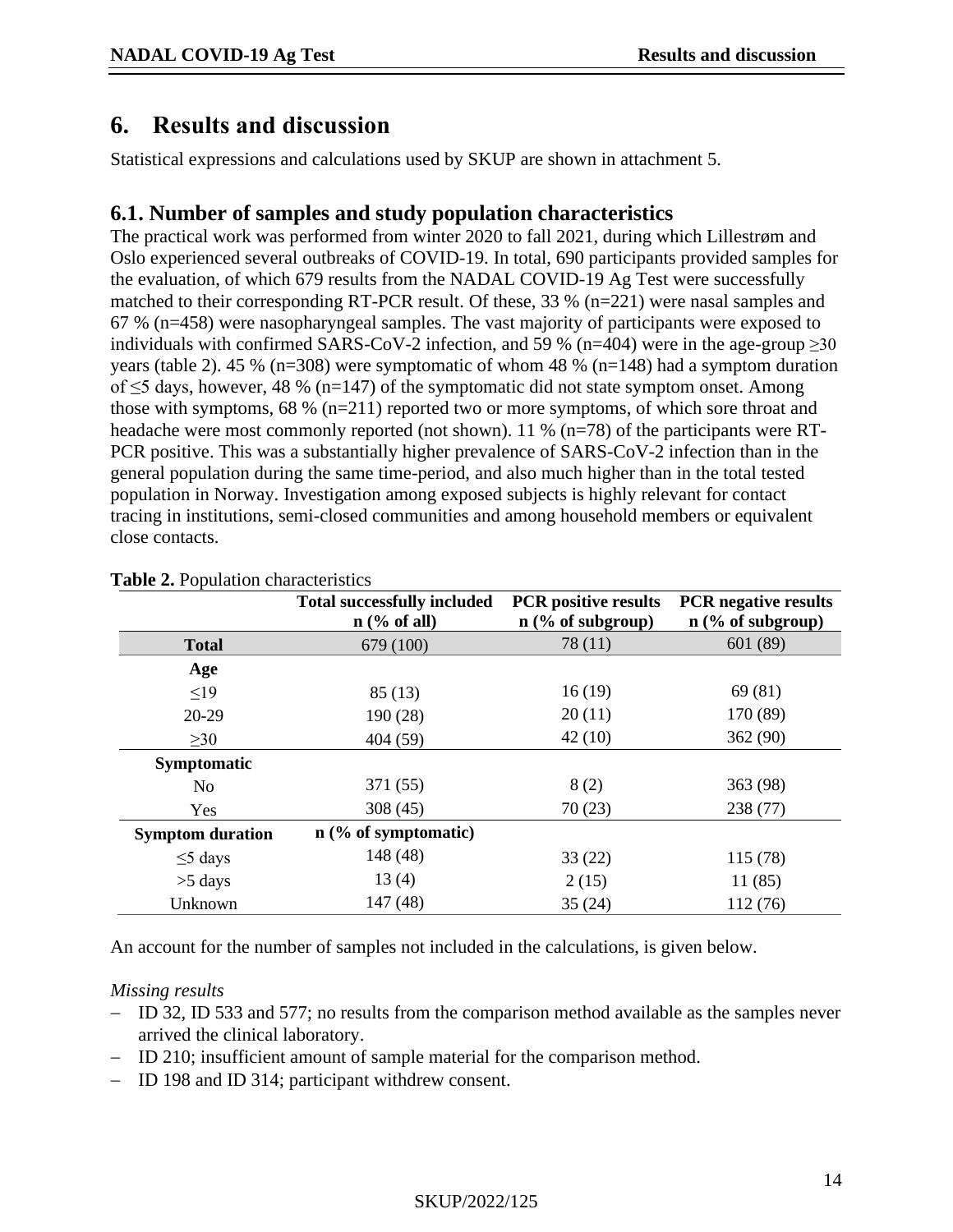*Omitted result* 

- − ID 240, ID 327, ID 440, and ID 499; the results from the clinical laboratory were reported as inconclusive due to repeated measurements with ct values >35.
- − ID 608; the evaluator reported an inconclusive result from the NADAL COVID-19 Ag Test.

## **6.2. Analytical quality of the selected comparison method**

#### **6.2.1. Internal analytical quality control**

All results from the internal analytical quality controls were in accordance with the assigned values (data not shown).

#### **6.2.2. The trueness of the comparison method**

The trueness of the RT-PCR method for detection of SARS-CoV-2 was verified with EQA results for the period circumventing the evaluation period (table 3).

| <b>Time of</b><br>measurements | <b>EQA</b><br>scheme | Sample id           | <b>Assigned value or SARS-CoV-2</b><br>$GEq^*/\mu L$ | <b>Results from the</b><br><b>RT-PCR</b> method<br>(ct value) |
|--------------------------------|----------------------|---------------------|------------------------------------------------------|---------------------------------------------------------------|
|                                |                      | 75                  | positive                                             | positive $(25,8)$                                             |
|                                |                      | 76                  | negative                                             | negative                                                      |
| Week number                    | <b>INSTAND</b>       | 77                  | positive                                             | positive $(24,0)$                                             |
| 47 in 2020                     |                      | 78                  | negative                                             | negative                                                      |
|                                |                      | 79                  | positive                                             | positive $(28,4)$                                             |
|                                |                      | 80                  | positive                                             | positive $(27,8)$                                             |
|                                | <b>WHO</b>           | <b>WHO-SC-20-01</b> | $4,5 \times 10^{4}$                                  | positive $(25,0)$                                             |
|                                |                      | <b>WHO-SC-20-02</b> | $2,3 \times 10^6$                                    | positive $(19,2)$                                             |
| Week number<br>49 in 2020      |                      | <b>WHO-SC-20-03</b> | HCoV-OC43/negative                                   | negative                                                      |
|                                |                      | <b>WHO-SC-20-04</b> | MDCK cells/negative                                  | negative                                                      |
|                                |                      | <b>WHO-SC-20-05</b> | $4,5 \times 10^3$                                    | positive $(27,6)$                                             |
|                                |                      | 82                  | negative                                             | negative                                                      |
|                                |                      | 83                  | positive                                             | negative**                                                    |
| Week number                    |                      | 84                  | negative                                             | negative                                                      |
| 24 in 2021                     | <b>INSTAND</b>       | 85                  | positive                                             | positive (31,5)                                               |
|                                |                      | 86                  | positive                                             | positive $(31,1)$                                             |
|                                |                      | 87                  | negative                                             | negative                                                      |

**Table 3.** EQA controls measured on the comparison method.

\*GEq: Genome equivalent. \*\*Repeated measurements also negative. Measures implemented.

#### *Discussion*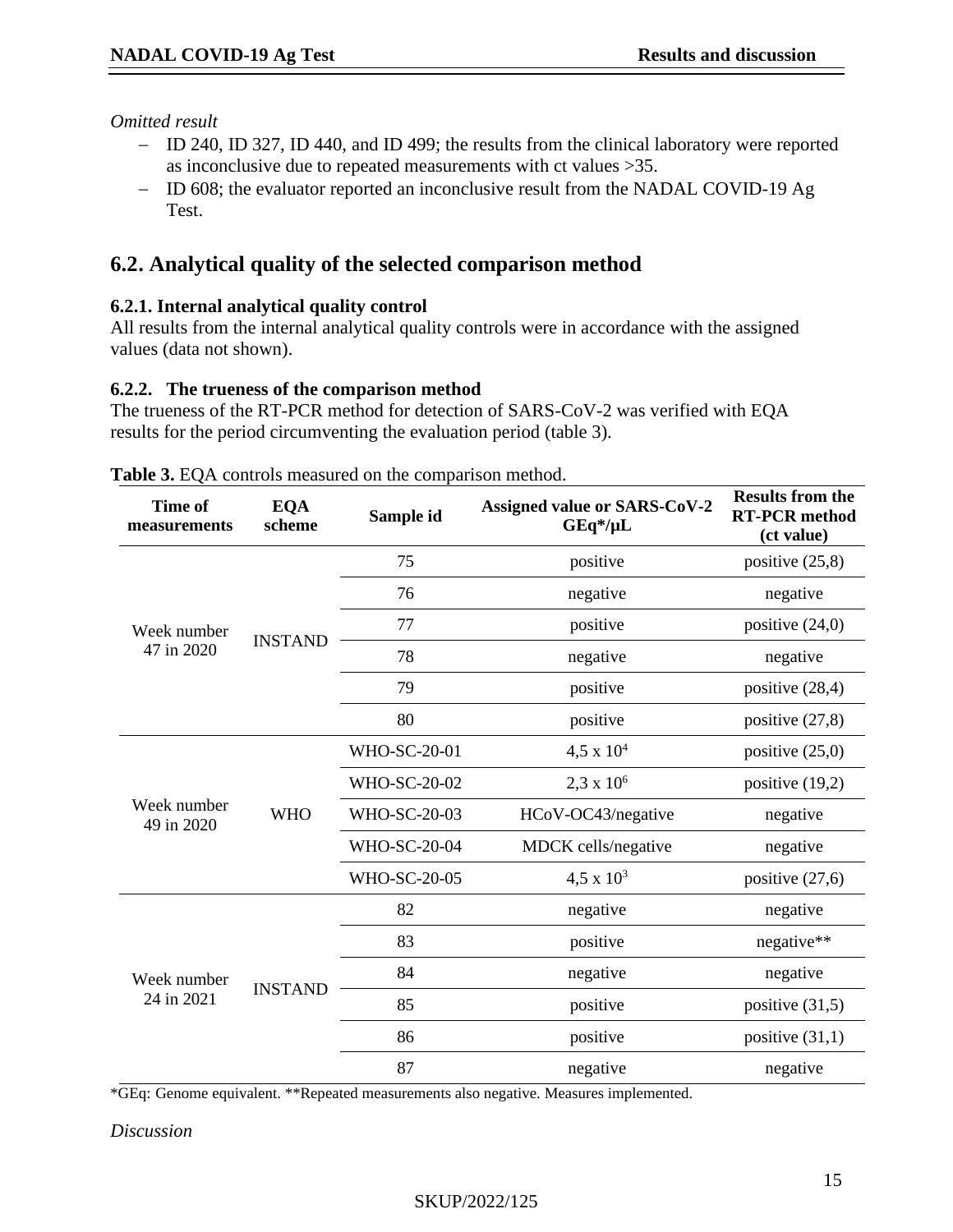The trueness of the comparison method during the evaluation period was confirmed by the results from the INSTAND and WHO EQA schemes for SARS-CoV-2.

## **6.3. Analytical quality of NADAL COVID-19 Ag Test**

The results below reflect the analytical quality of NADAL COVID-19 Ag Test under real-life conditions in the hands of intended users at dedicated testing centres.

#### **6.3.1. Internal analytical quality control**

Internal analytical quality controls for NADAL COVID-19 Ag Test were not available during the evaluation.

### **6.3.2. The diagnostic sensitivity of NADAL COVID-19 Ag Test**

The diagnostic sensitivity of NADAL COVID-19 Ag Test was calculated as described in attachment 5 using the RT-PCR results as true values, both for the total population, stratified on clinical subgroups, relevant ct values, and with respect to sample type. The calculated results (tables 4-6) are given with a 90 % CI (for information only). Raw data is attached to the requesting company only (attachment 6).

**Table 4**. Diagnostic sensitivity of the NADAL COVID-19 Ag Test**.** Results achieved by intended users.

Overall results for both nasal and nasopharyngeal specimens and stratified on clinical subgroups and relevant ct values.

|                    | Number of<br>positive PCR<br>results | Number of true<br>positive results | Number of<br>false negative<br>results | Diagnostic sensitivity,<br>$\%$ (90 % CI) |
|--------------------|--------------------------------------|------------------------------------|----------------------------------------|-------------------------------------------|
| <b>Total</b>       | 78                                   | 58 <sup>1</sup>                    | $20^{2}$                               | 74 (65-82)                                |
| <b>Symptomatic</b> |                                      |                                    |                                        |                                           |
| N <sub>o</sub>     | 8                                    | 4                                  | 4                                      | $50(25-75)$                               |
| Yes                | 70                                   | 54                                 | 16                                     | 77 (68-84)                                |
| $\leq$ 5 days      | 33                                   | 26                                 | 7                                      | 79 (65-88)                                |
| $>5$ days          | $\overline{2}$                       |                                    |                                        | $\ast$                                    |
| Unknown onset      | 35                                   | 27                                 | 8                                      | 77 (64-87)                                |
| <b>Ct</b> values   |                                      |                                    |                                        |                                           |
| $<$ 33             | 76                                   | 57                                 | 19                                     | 75 (66-82)                                |
| $<$ 30             | 70                                   | 56                                 | 14                                     | $80(71-87)$                               |
| <25                | 63                                   | 53                                 | 10                                     | 84 (75-90)                                |

 $*n < 8$ ; not reported due to high degree of uncertainty in the estimated sensitivity.

<sup>1</sup>Median ct value for the true positive results =  $17,0$  ( $13,6-33,1$ ).

<sup>2</sup>Median ct value for the false negative results = 25,8 (18,0-34,0). Unpaired t test (Excel) p-value <0,001 when comparing the means for the true positive and false negative results.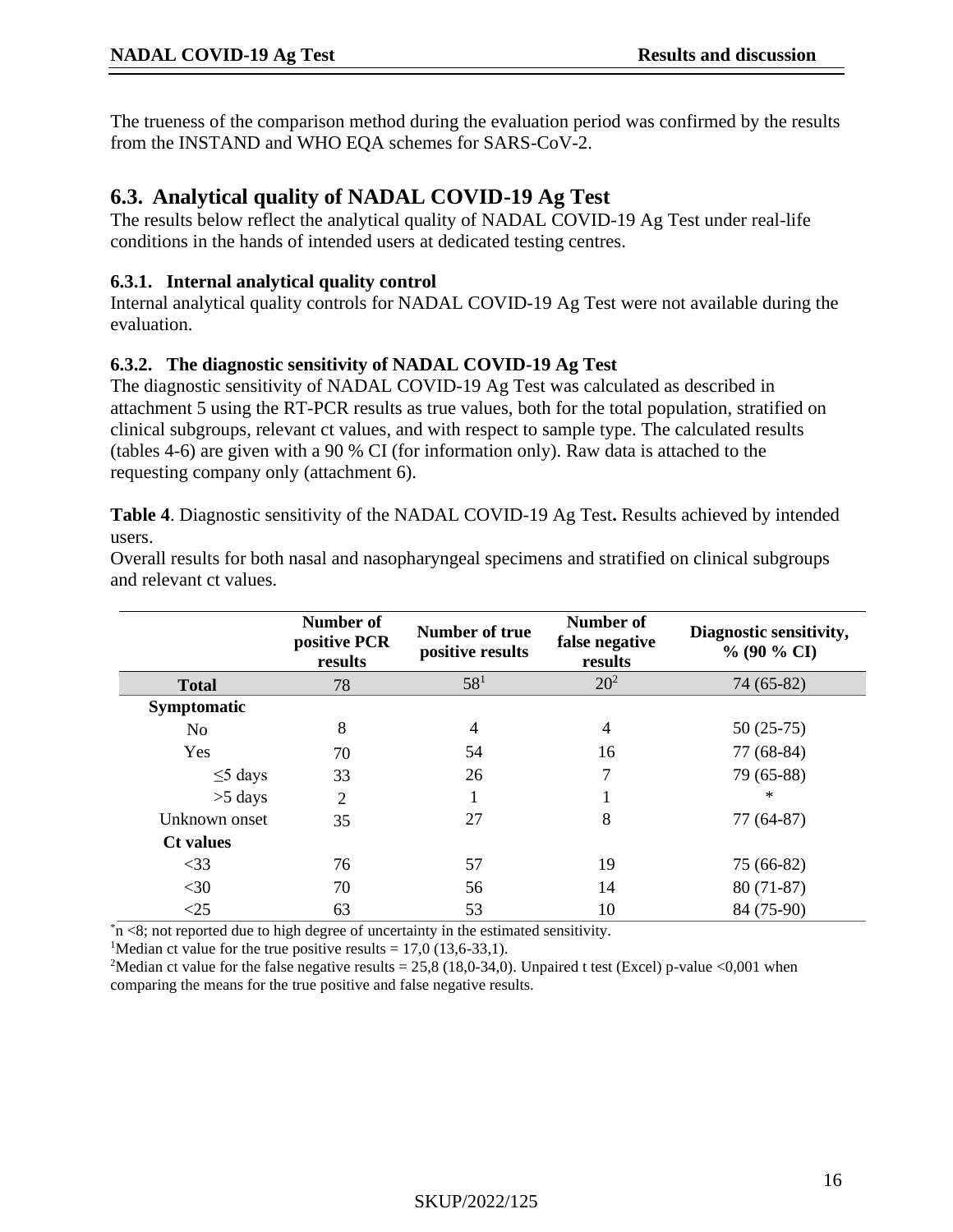|                    | Number of<br>positive PCR<br>results | Number of true<br>positive results | Number of<br>false negative<br>results | Diagnostic sensitivity,<br>$\%$ (90 $\%$ CI) |
|--------------------|--------------------------------------|------------------------------------|----------------------------------------|----------------------------------------------|
| <b>Total</b>       | 27                                   | 23 <sup>1</sup>                    |                                        | 85 (70-94)                                   |
| <b>Symptomatic</b> |                                      |                                    |                                        |                                              |
| No                 |                                      |                                    |                                        | ∗                                            |
| Yes                | 26                                   | 22                                 |                                        | 85 (69-93)                                   |

**Table 5**. Diagnostic sensitivity of the NADAL COVID-19 Ag Test measured in nasal specimens only. Results achieved by intended users. Overall results and stratified on clinical subgroups.

 $*n < 8$ ; not reported due to high degree of uncertainty in the estimated sensitivity.

<sup>1</sup>Median ct value for the true positive results =  $17,7$  (14,5-33,0).

<sup>2</sup>Median ct value for the false negative results = 21,9 (21,3-34,0). Unpaired t test (Excel) p-value >0,05 when comparing the means for the true positive and false negative results.

**Table 6**. Diagnostic sensitivity of the NADAL COVID-19 Ag Test measured in nasopharyngeal specimens only. Results achieved by intended users. Overall results and stratified on clinical subgroups.

|                    | Number of<br>positive PCR<br>results | Number of true<br>positive results | Number of<br>false negative<br>results | Diagnostic sensitivity,<br>$\%$ (90 $\%$ CI) |
|--------------------|--------------------------------------|------------------------------------|----------------------------------------|----------------------------------------------|
| <b>Total</b>       | 51                                   | 35 <sup>1</sup>                    |                                        | 69 (57-78)                                   |
| <b>Symptomatic</b> |                                      |                                    |                                        |                                              |
| No                 |                                      |                                    |                                        | ∗                                            |
| Yes                | 44                                   | 32                                 |                                        | 73 (61-82)                                   |

 $*n$  <8; not reported due to high degree of uncertainty in the estimated sensitivity.

<sup>1</sup>Median ct value for the true positive results =  $16,7$  (13,6-26,6).

<sup>2</sup>Median ct value for the false negative results = 28,0 (18,0-32,9). Unpaired t test (Excel) p-value <0,001 when comparing the means for the true positive and false negative results.

#### **6.3.3. The diagnostic specificity of NADAL COVID-19 Ag Test**

The diagnostic specificity of NADAL COVID-19 Ag Test was calculated as described in attachment 5 using the RT-PCR results as true values, both for the total population and stratified on clinical subgroups. The calculated results (tables 7-9) are given with a 90 % (CI (for information only). Raw data is attached to the requesting company only (attachment 6).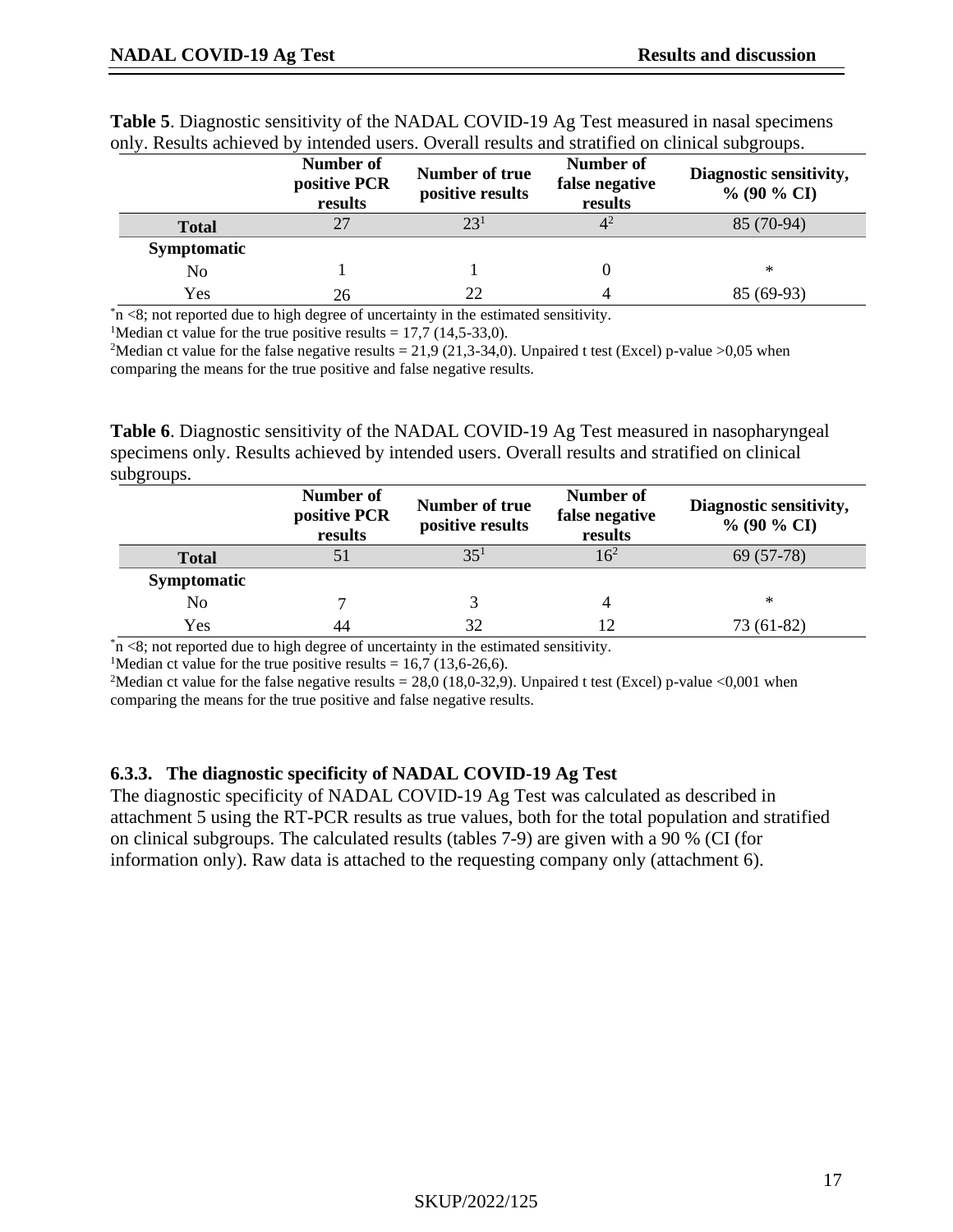|                    | Number of<br>negative PCR<br>results | Number of true<br>negative results | <b>Number of false</b><br>positive results | <b>Diagnostic specificity</b><br>$\%$ (90 $\%$ CI) |
|--------------------|--------------------------------------|------------------------------------|--------------------------------------------|----------------------------------------------------|
| <b>Total</b>       | 601                                  | 599                                | 2                                          | 99,7 (99,0-99,9)                                   |
| <b>Symptomatic</b> |                                      |                                    |                                            |                                                    |
| No                 | 363                                  | 363                                | $\theta$                                   | $100(99,5-100)$                                    |
| Yes                | 238                                  | 236                                | 2                                          | 99,2 (97,4-99,9)                                   |
| $\leq$ 5 days      | 115                                  | 113                                | 2                                          | 98,3 (94,6-99,7)                                   |
| $>5$ days          | 11                                   | 11                                 | $\theta$                                   | $100(84,6-100)$                                    |
| Unknown onset      | 112                                  | 112                                | 0                                          | 100 (98,3-100)                                     |

**Table 7**. Diagnostic specificity of the NADAL COVID-19 Ag Test measured in both nasal and nasopharyngeal specimens. Results achieved by intended users. Overall results and stratified on

An account for the number of samples is given in section [6.1.](#page-13-1)

**Table 8**. Diagnostic specificity of the NADAL COVID-19 Ag Test measured in nasal specimens only. Results achieved by intended users. Overall results and stratified on clinical subgroup.

|                    | Number of<br>negative PCR<br>results | Number of true<br>negative results | <b>Number of false</b><br>positive results | <b>Diagnostic specificity</b><br>$\%$ (90 $\%$ CI) |
|--------------------|--------------------------------------|------------------------------------|--------------------------------------------|----------------------------------------------------|
| <b>Total</b>       | 194                                  | 192                                |                                            | 99,0 (96,8-99,8)                                   |
| <b>Symptomatic</b> |                                      |                                    |                                            |                                                    |
| No                 | 107                                  | 107                                | $\theta$                                   | $100(98,2-100)$                                    |
| Yes                | 87                                   | 85                                 |                                            | 97,7 (93,0-99,6)                                   |

An account for the number of samples is given in section [6.1.](#page-13-1)

**Table 9**. Diagnostic specificity of the NADAL COVID-19 Ag Test measured in nasopharyngeal specimens only. Results achieved by intended users. Overall results and stratified on clinical subgroups.

|                    | Number of<br>negative PCR<br>results | Number of true<br>negative results | Number of false<br>positive results | <b>Diagnostic specificity</b><br>$\%$ (90 $\%$ CI) |
|--------------------|--------------------------------------|------------------------------------|-------------------------------------|----------------------------------------------------|
| <b>Total</b>       | 407                                  | 407                                |                                     | $100(99,5-100)$                                    |
| <b>Symptomatic</b> |                                      |                                    |                                     |                                                    |
| No                 | 256                                  | 256                                | O                                   | $100(99,2-100)$                                    |
| Yes                | 151                                  | 151                                | $\left( \right)$                    | $100(98,7-100)$                                    |

An account for the number of samples is given in section [6.1.](#page-13-1)

#### **6.3.4. The negative- and positive predictive value of NADAL COVID-19 Ag Test**

Both the NPV and PPV, were 97 % for the NADAL COVID-19 Ag Test at a prevalence of 11 %. The calculations were performed as described in Attachment 5.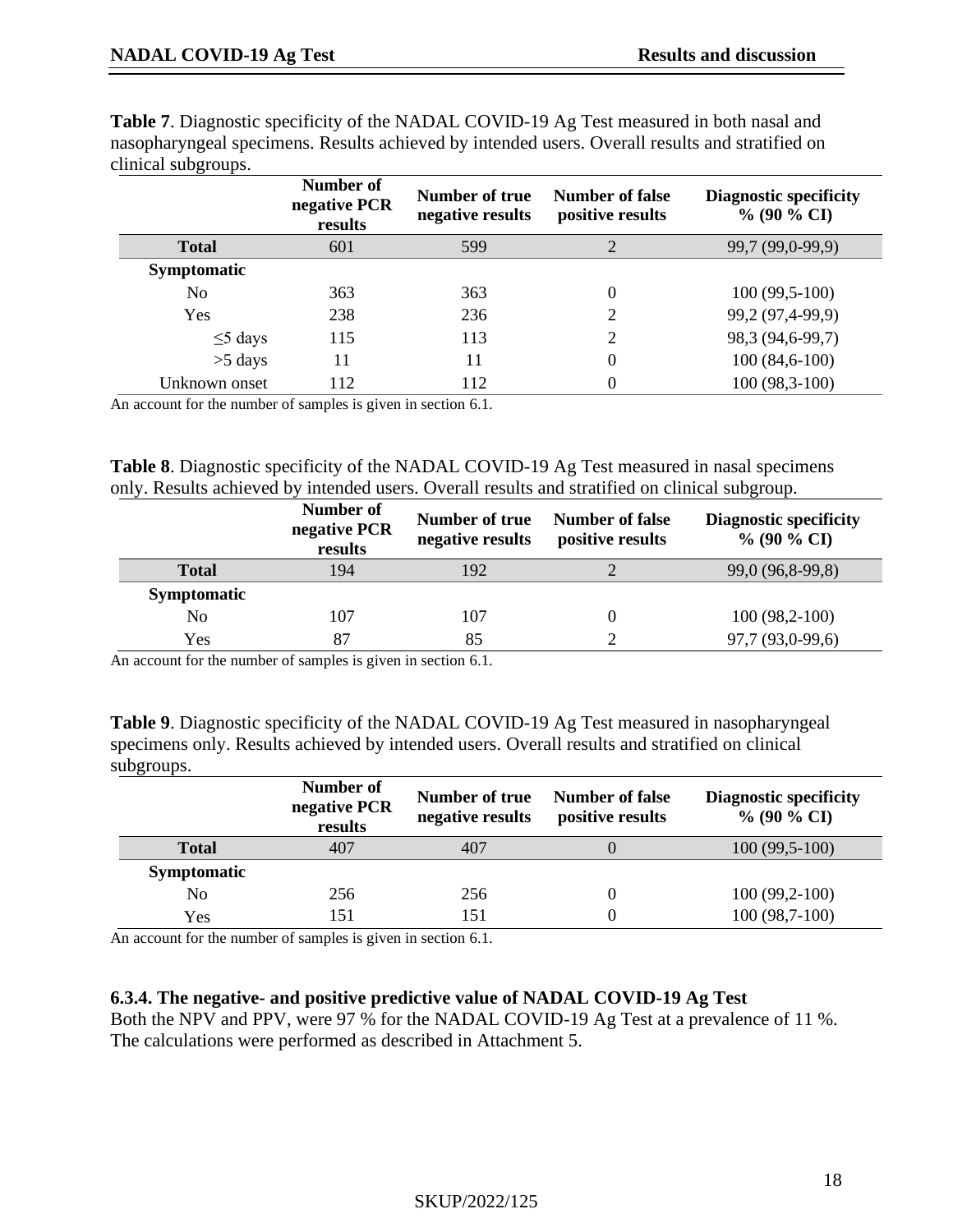#### *Discussion*

The overall diagnostic sensitivity of the NADAL COVID-19 Ag Test was 74 %, with a 90 % CI of 65-82 % when compared to the results from the comparison method. PPV was 97 % at prevalence 11 %.

COVID-19 symptoms were reported by 45 % of the participants (table 2). Nearly half of the participant's symptom onset was unknown in this evaluation, but 48 % stated that the symptoms had lasted for five days or less and among these participants the sensitivity was 79 % (table 4). Participants tested more than 5-7 days since onset of symptoms are more likely to have lower viral loads, and the likelihood of false negative results with Ag-RDTs is higher [\[3\]](#page-25-2). For participants without symptoms (55 %), the sensitivity was 50 %. Although the number of results is small, this is still an indication that the test might have a lower sensitivity in asymptomatic than in symptomatic participants. This is consistent with findings generally on antigen test performance in asymptomatic individuals [\[8\]](#page-25-7) and emphasizes the importance of careful evaluation of the target population before implementing Ag-RDTs for SARS-CoV-2.

The ct values from the comparison method are inversely proportional to the amount of target nucleic acid in the samples measured. The ct value can therefore give some indication of the viral load in the participant. When only the participants with ct values below 30 were considered, the sensitivity increased to 80 % (table 4). The median ct value for the false negative NADAL COVID-19 Ag Test results was higher than for the true positive results. Of the 20 false negative results, six had ct values  $\geq$ 30. Thus, low viral load may have contributed to some of the false negative results. Low viral load suggests that the participants at the time of sampling either were in a pre-symptomatic phase or in a late phase of the infection, and probably non-infectious [\[9\]](#page-25-8). From an infection tracing perspective, however, they are still important.

The results stratified by ct values should be interpreted with caution. Due to differences in RT-PCR technology across laboratories, ct values may differ despite equal RNA concentrations in a sample. There is no universal ct value indicating contagiousness. In addition, the viral load in a sample may be affected by preanalytical conditions e.g., poor sampling can result in different viral loads in samples measured by the NADAL COVID-19 Ag Test and the comparison method even if collected from the same patient at the same time and by the same health care provider.

The sensitivity was 85 % for the nasal samples (table 5) and 69 % for the nasopharyngeal samples (table 6). For the nasal samples the most recent lots were used, and for the nasopharyngeal samples earlier manufactured lots were used, which may have had some influence on the performance although all test cassettes were used within their expiration dates. A more possible explanation to the difference in sensitivities can be the prevalence of symptoms in the tested population; a higher proportion of the true positive nasal samples were from symptomatic individuals (26 of 27) in contrast to the true positive nasopharyngeal samples (44 of 51). Additionally, a significant difference in ct values of the RT-PCR positive samples, could have resulted in the difference of sensitivity. Though, no major differences in ct-value were observed.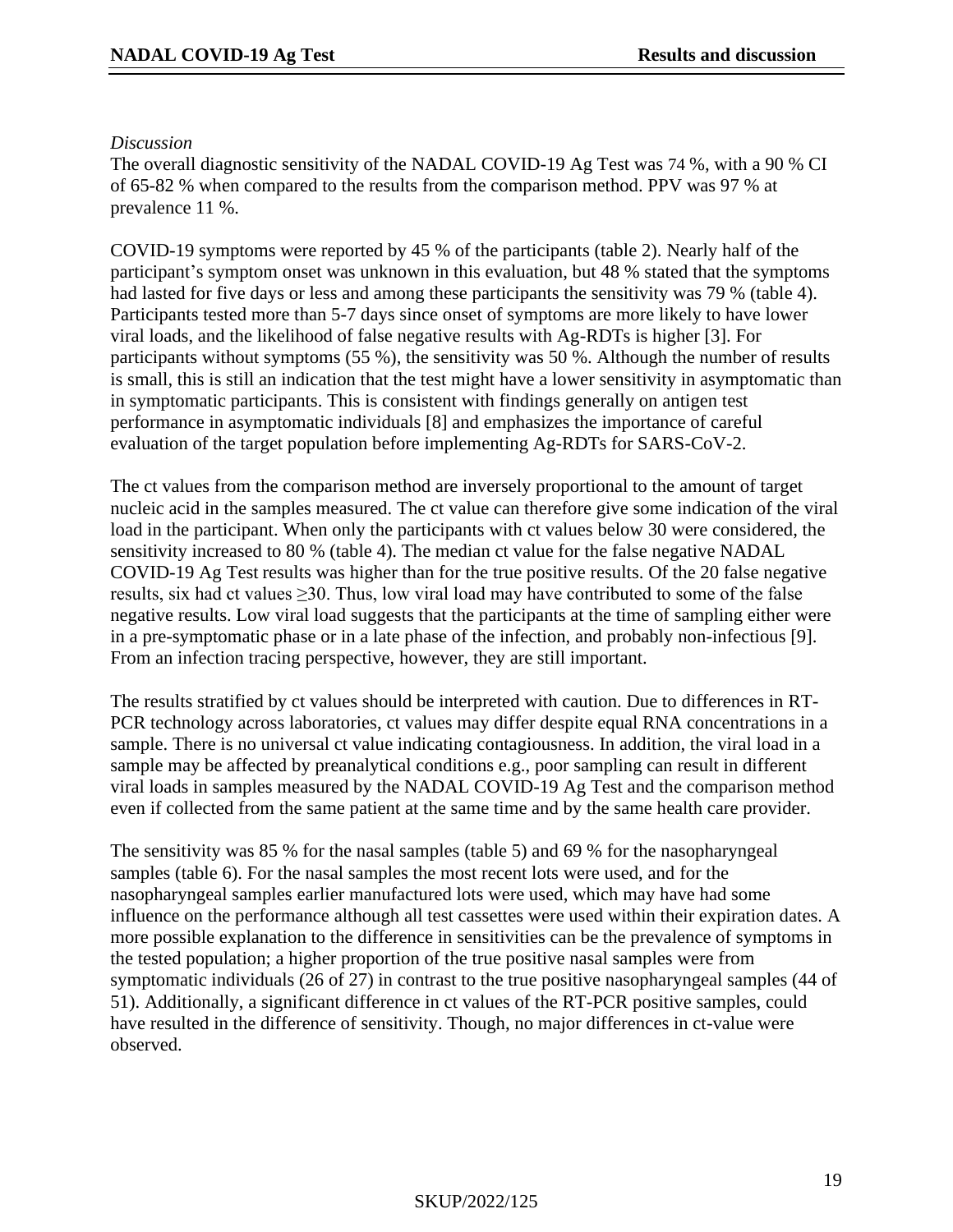The overall diagnostic specificity for both nasal and nasopharyngeal samples was 99,7 % with a 90 % CI of 99,0-99,9 % (table 7). NPV was 97 % at prevalence 11 %. The specificity for the nasal swab specimens only, was 99,0 % (table 8) and for the nasopharyngeal samples 100 % (table 9). The main concern when using an Ag-RDTs instead of a RT-PCR method is the risk of false negative results, but if the disease prevalence is low  $(1\%)$ , the proportion of false positive results may still become noticeable [\[10\]](#page-25-9). WHO recommends a higher specificity (≥99 %) for the Ag-RDT tests if used in a low prevalence setting [\[3\]](#page-25-2).

#### *Conclusion*

In this evaluation, the overall diagnostic sensitivity of NADAL COVID-19 Ag Test did not fulfill WHO's minimum performance requirement for diagnostic sensitivity ( $\geq$ 80 %), but it did fulfill the performance requirement for diagnostic specificity ( $\geq$ 97 %) when used under real lifeconditions with a prevalence of 11 % by intended users.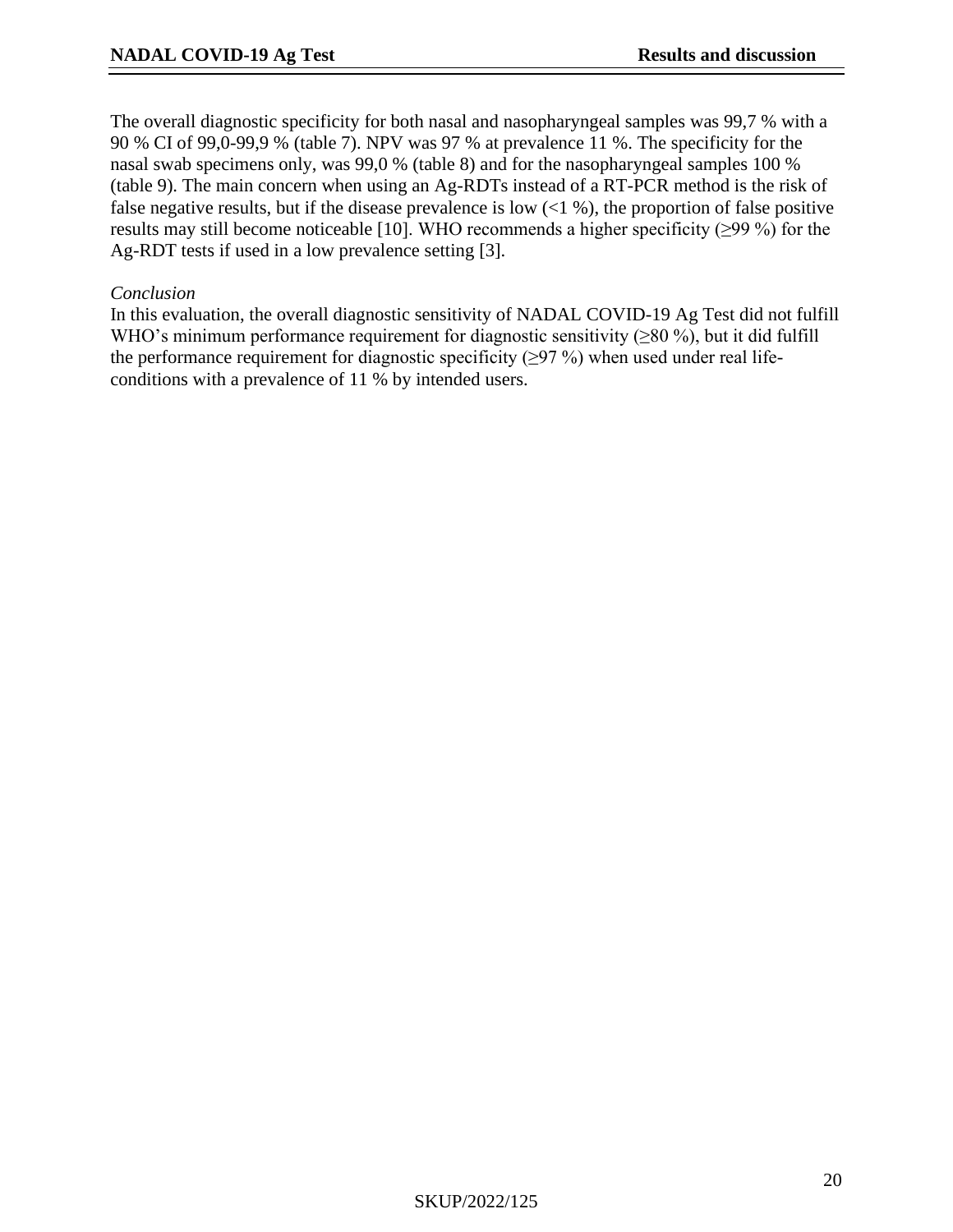## **6.4. Evaluation of user-friendliness**

#### **6.4.1. Questionnaire to the evaluators**

The most important responses regarding user-friendliness come from the intended users themselves. The end-users often emphasise other aspects than those pointed out by more extensively trained laboratory personnel.

At the end of the evaluation period, the intended users filled in a questionnaire about the userfriendliness of the measurement system. SKUP has prepared detailed instructions for this.

The questionnaire is divided into four subareas:

- Table A) Rating of operation facilities. Is the system easy to handle?
- Table B) Rating of the information in the manual / insert / quick guide
- Table C) Rating of time factors for the preparation and the measurement
- Table D) Rating of performing internal and external analytical quality control

The intended users filled in table A and B. SKUP filled in table C and D and in addition, topics marked with grey colour in table A and B.

In the tables, the first column shows what property is evaluated. The second column in table A and B shows the rating by the users at the evaluation sites (one letter per evaluator). The rest of the columns show the rating options. The overall ratings from all the evaluating sites are marked in coloured and bold text. The total rating is an overall assessment by SKUP of the described property, and not necessarily the arithmetic mean of the rating in the rows. Consequently, a single poor rating can justify an overall poor rating, if this property seriously influences on the userfriendliness of the system.

Unsatisfactory and intermediate ratings are marked with a number and explained below the tables. The intermediate category covers neutral ratings assessed as neither good nor bad.

An assessment of the user-friendliness is subjective, and the topics in the questionnaire may be emphasised differently by different users. The assessment can therefore vary between different persons and between the countries. This will be discussed and taken into account in the overall assessment of the user-friendliness.

#### *Comment*

In this evaluation, the user-friendliness was assessed individually by four nurses.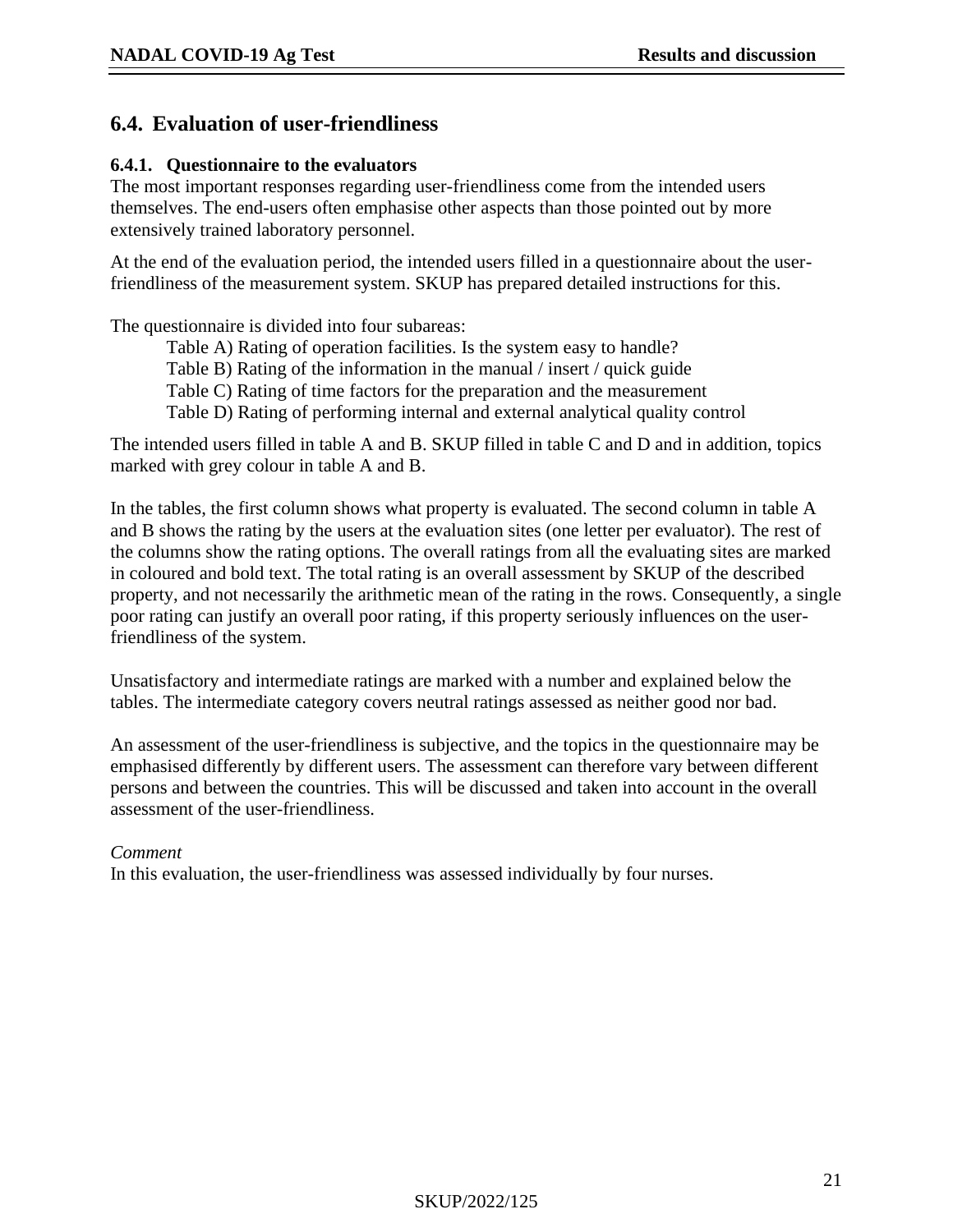#### **NADAL COVID-19 Ag Test [Results and discussion](#page-13-0)**

## **Topic Rating Rating Rating Rating Option** To prepare the test / instrument **S, S, S, S Satisfactory** Intermediate Unsatisfactory No opinion To prepare the sample **S, S, S, S Satisfactory** Intermediate Unsatisfactory No opinion Application of specimen **S, S, S, S Satisfactory** Intermediate Unsatisfactory No opinion Specimen volume\*  $S, I^1, S, S$ **Satisfactory Intermediate** Unsatisfactory No opinion Number of procedure step **2**, **2**, **1**<sup>2</sup> **Satisfactory Intermediate** Unsatisfactory No opinion Instrument / test design  $S, S, I^3, I^3$ **Satisfactory Intermediate** Unsatisfactory No opinion **Reading of the test result <b>S, S, S, S Easy** Intermediate Difficult No opinion Sources of errors **S, S, S, N Satisfactory** Intermediate Unsatisfactory **No opinion Cleaning / Maintenance <b>S, S, S, S Satisfactory** Intermediate Unsatisfactory No opinion Hygiene, when using the test **S, S, S, S Satisfactory** Intermediate Unsatisfactory No opinion Size and weight of instrument **S, S, S, S atisfactory** Intermediate Unsatisfactory No opinion Storage conditions for tests,

**Storage conditions for tests,**<br> **S**  $+15$  to  $+30^{\circ}$ C  $+2$  to  $+8^{\circ}$ C  $-20^{\circ}$ C

**Environmental aspects: waste S S No precautions** Sorted waste Special precautions

#### **Table A.** Rating of operation facilities

#### **Total rating by SKUP Satisfactory**

Storage conditions for tests, opened **S**<br>package

Intended users **S** 

**Health care personnel or patients**

**+15 to +30°C**

**or disposable**  $+2$  to  $+8^{\circ}$ C  $-20^{\circ}$ C

Laboratory experience precautions

Biomedical laboratory scientists

\*Assessed on whether the volume of extraction buffer was sufficient for repeated measurements.

<sup>1</sup>The nasal swabs had a long "brush" and uncertain if the buffer volume was enough to cover the "brush".

<sup>2</sup> There was a two-minute-delay before applying the processed specimen to the test cassette. Required two timers, making the test less suitable to use outside the test centre. Comment from SKUP: Kits with later production date does not require the two-minutes extraction time before measurement, and therefore SKUP will not include this rating in the final assessment of the test.

 $3$ The swabs were a bit long/ the tubes a bit short. Swab could fall out during relocation. Comment from SKUP: This problem is related to the two-minute extraction time, due to the removal of the extraction time, SKUP will not include this rating in the final assessment of the test.

#### SKUP/2022/125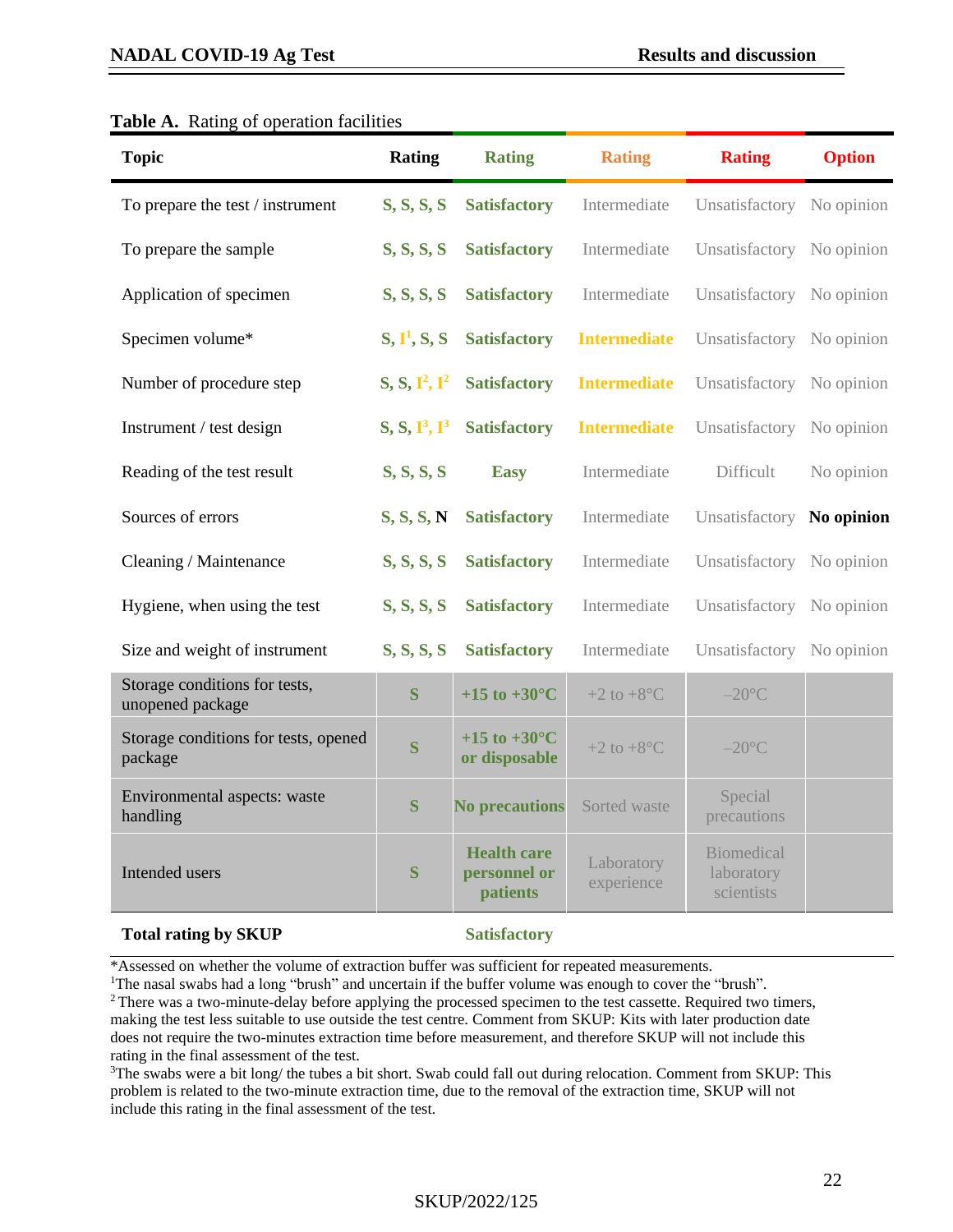Additional positive comments: Positive that the swab is removed from the extraction buffer before measurement, makes it easier to squeeze out sample material to the test cassette. Safe to work with, little risk of spilling. Small sample volume (two drops), easy to drip.

Additional negative comments: None

| <b>Topic</b>                                       | <b>Rating</b>   | <b>Rating</b>       | <b>Rating</b> | <b>Rating</b>             | <b>Option</b> |
|----------------------------------------------------|-----------------|---------------------|---------------|---------------------------|---------------|
| Table of contents/Index                            | S, S, S, S      | <b>Satisfactory</b> | Intermediate  | Unsatisfactory No opinion |               |
| Preparations/Pre-analytic procedure $S, S, S, S$   |                 | <b>Satisfactory</b> | Intermediate  | Unsatisfactory No opinion |               |
| Specimen collection                                | S, S, S, S      | <b>Satisfactory</b> | Intermediate  | Unsatisfactory No opinion |               |
| Measurement procedure                              | S, S, S, S      | <b>Satisfactory</b> | Intermediate  | Unsatisfactory            | No opinion    |
| Reading of result                                  | S, S, S, S      | <b>Satisfactory</b> | Intermediate  | Unsatisfactory            | No opinion    |
| Description of the sources of error                | S, S, S, N      | <b>Satisfactory</b> | Intermediate  | Unsatisfactory No opinion |               |
| Help for troubleshooting                           | $S^1$ , S, S, N | <b>Satisfactory</b> | Intermediate  | Unsatisfactory            | No opinion    |
| Readability / Clarity of presentation $S, S, S, S$ |                 | <b>Satisfactory</b> | Intermediate  | Unsatisfactory            | No opinion    |
| General impression                                 | S, S, S, S      | <b>Satisfactory</b> | Intermediate  | Unsatisfactory            | No opinion    |
| Measurement principle                              | S               | <b>Satisfactory</b> | Intermediate  | Unsatisfactory            |               |
| Available insert in Danish,<br>Norwegian, Swedish  | S               | <b>Satisfactory</b> | Intermediate  | Unsatisfactory            |               |
| <b>Total rating by SKUP</b>                        |                 | <b>Satisfactory</b> |               |                           |               |

| Table B. Rating of the information in the quick guide |  |  |  |  |  |  |  |
|-------------------------------------------------------|--|--|--|--|--|--|--|
|-------------------------------------------------------|--|--|--|--|--|--|--|

Additional positive comments:

Informative, good quick guide. Good illustrations.

Additional negative comments:

An additional smaller "pocket edition" of the quick guide would be desirable.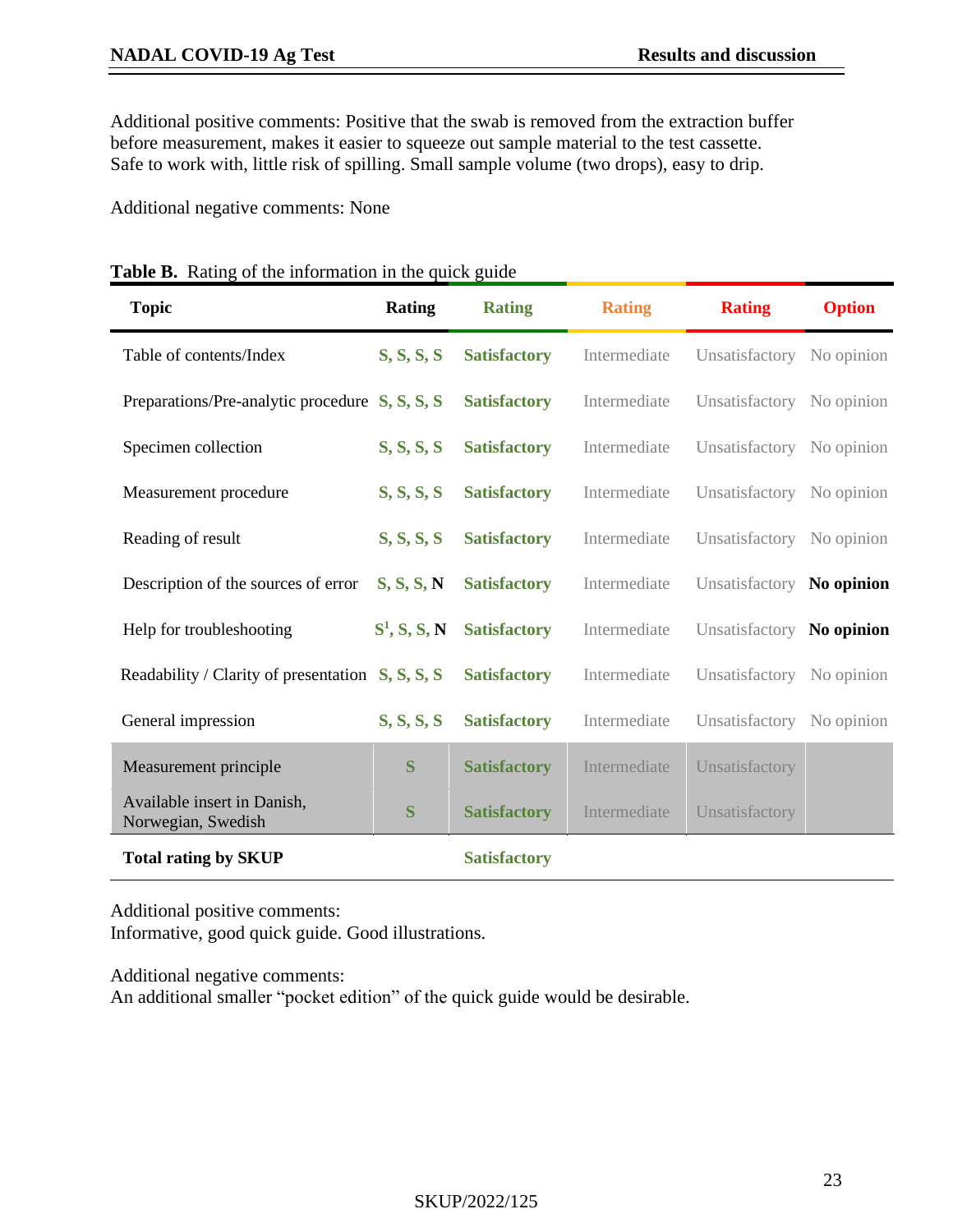#### **Table C.** Rating of time factors (filled in by SKUP)

| <b>Topic</b>                                     | <b>Rating</b>              | <b>Rating</b>     | <b>Rating</b> |
|--------------------------------------------------|----------------------------|-------------------|---------------|
| Required training time                           | $<$ 2 hours                | 2 to 8 hours      | $>8$ hours    |
| Durations of preparations / Pre-analytical time  | $<$ 6 min.                 | $6$ to 10 min.    | $>10$ min.    |
| Duration of measurement                          | $<$ 20 min.                | $20$ to $30$ min. | $>30$ min.    |
| Stability of test, unopened package              | $>5$ months                | 3 to 5 months     | $<$ 3 months  |
| Stability of test, opened package                | $>30$ day or<br>disposable | 14 to 30 days     | $<$ 14 days   |
| Stability of quality control material, unopened* | $>5$ months                | 3 to 5 months     | $<$ 3 months  |
| Stability of quality control material, opened*   | >6 days or<br>disposable   | 2 to 6 days       | $\leq$ l day  |
|                                                  |                            |                   |               |

#### **Total rating by SKUP Satisfactory**

\*Not assessed since internal analytical controls were not developed at the time of the evaluation. Comment from SKUP: COVID-19 Ag negative and positive control swabs were available from Nal von Minden when the report was published (Ref no. 243112).

Additional positive comments:

It is a great advantage that the extraction buffer including specimen is stable for up to at least two hours when contact tracing many people during a COVID-19 outbreak.

#### **Table D.** Rating of analytical quality control (filled in by SKUP)

| <b>Topic</b>                                | <b>Rating</b>       | <b>Rating</b> | <b>Rating</b>  |
|---------------------------------------------|---------------------|---------------|----------------|
| Reading of the internal quality control*    | Satisfactory        | Intermediate  | Unsatisfactory |
| Usefulness of the internal quality control* | Satisfactory        | Intermediate  | Unsatisfactory |
| External quality control                    | <b>Satisfactory</b> | Intermediate  | Unsatisfactory |
| <b>Total rating by SKUP</b>                 | <b>Satisfactory</b> |               |                |

\*Not assessed since internal analytical controls were not developed at the time of the evaluation.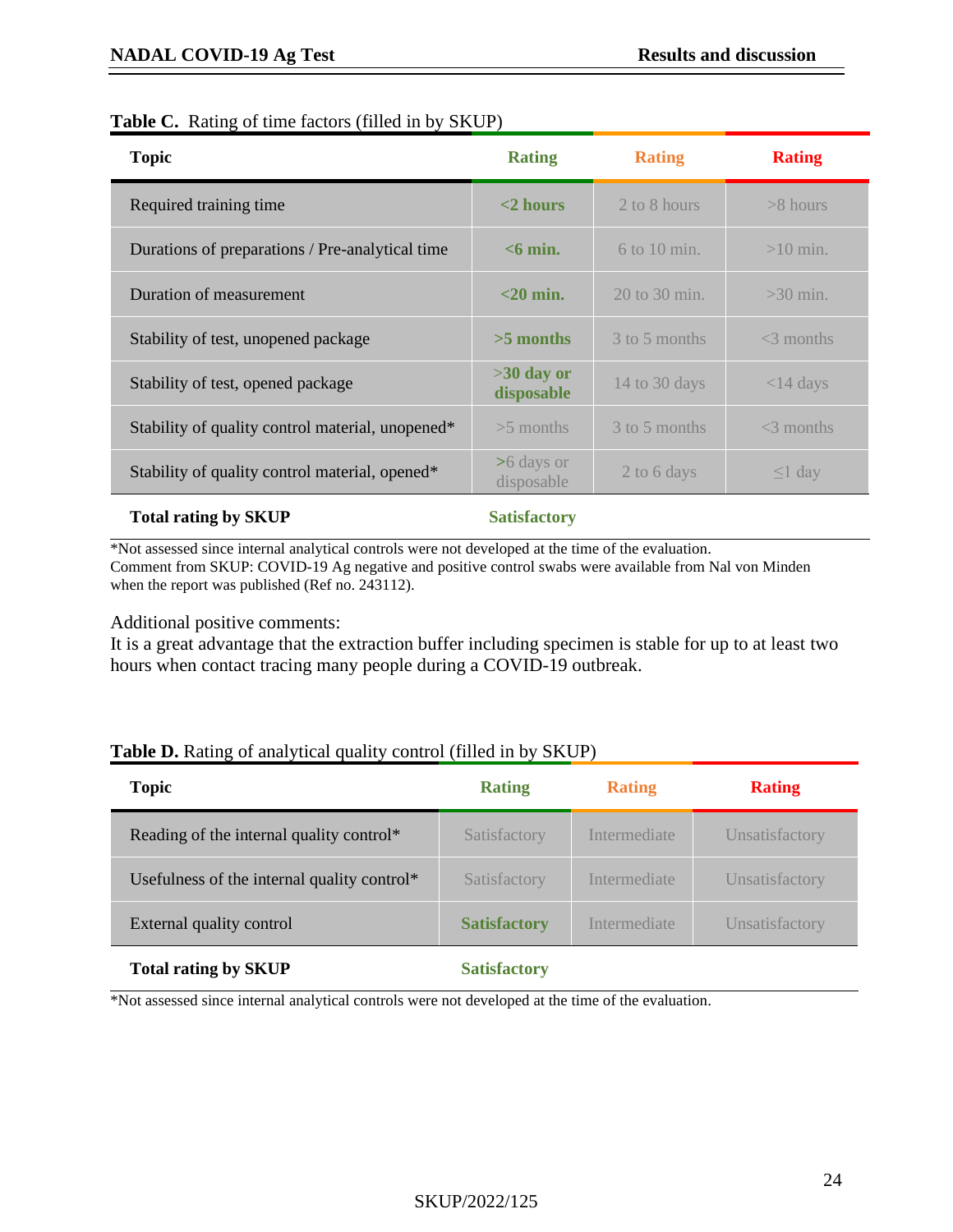#### **6.4.2. Assessment of the user-friendliness**

#### *Assessment of the operation facilities (table A)*

The operation facilities were overall assessed as satisfactory, but there were some intermediate ratings that should be addressed. The intermediate ratings mainly concerned the swabs and the test design.

*Assessment of the information in the quick guide (table B)* The quick guide was assessed as satisfactory with comments on good illustrations.

*Assessment of time factors (table C)* The time factors were assessed as satisfactory.

*Assessment of analytical quality control possibilities (table D)* The external analytical quality control possibilities were assessed as satisfactory.

#### *Conclusion*

The user-friendliness of NADAL COVID-19 Ag Test and its manual was rated as satisfactory, with only some improvement potential pointed out. The quality goal for user-friendliness was fulfilled.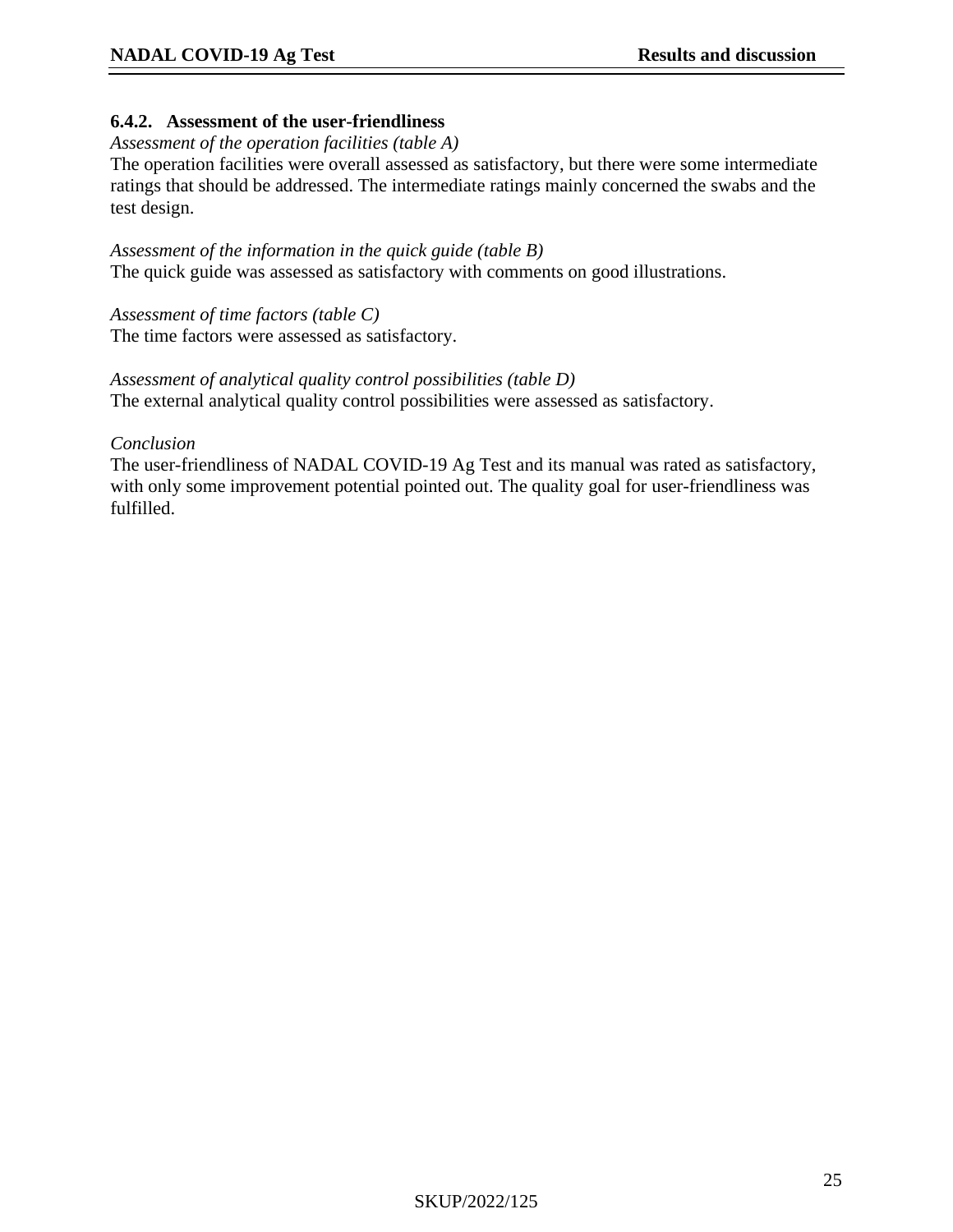## <span id="page-25-10"></span>**7. References**

- <span id="page-25-0"></span>1. Chan JF. *et al.* A familial cluster of pneumonia associated with the 2019 novel coronavirus indicating person-to-person transmission: a study of a family cluster. Lancet 2020; **395**: 514  $-523.$
- <span id="page-25-1"></span>2. WHO. Recommendations for national SARS-CoV-2 testing strategies and diagnostic capacities, Interim guidance, 25 June 2021, https://www.who.int/publications/i/item/WHO-2019-nCoV-lab-testing-2021.1-eng (accessed 2021-11-19).
- <span id="page-25-2"></span>3. WHO. Antigen-detection in the diagnosis of SARS-CoV-2 infection, Interim guidance, 6 October 2021, https://www.who.int/publications/i/item/antigen-detection-in-the-diagnosisof-sars-cov-2infection-using-rapid-immunoassays (accessed 2021-11-19).
- <span id="page-25-3"></span>4. Madewell ZJ. *et al.* Household Transmission of SARS-CoV-2: A Systematic Review and Meta-analysis. *JAMA Netw Open.* 2020; **3**(12): e2031756.
- <span id="page-25-4"></span>5. European Centre for Disease Prevention and Control. Options for the use of rapid antigen tests for COVID-19 in the EU/EEA and the UK. 19 November 2020. ECDC: Stockholm; 2020. https://www.ecdc.europa.eu/en/publications-data/options-use-rapid-antigen-testscovid-19-eueea-first-update (accessed 2021-11-19).
- <span id="page-25-5"></span>6. The IFCC – IUPAC terminology for properties and units. http://www.ifcc.org/ifcc-scientificdivision/sd-committees/c-npu/npusearch/ (accessed 2021-11-19).
- <span id="page-25-6"></span>7. Corman VM. *et al.* Detection of 2019 novel coronavirus (2019-nCoV) by real-time RT-PCR. Euro Surveill. 2020; **25**(3): 23 ‒ 30.
- <span id="page-25-7"></span>8. Cochrane Database of Systematic Reviews (Dinnes *et al.*). Rapid, point‐of‐care antigen and molecular‐based tests for diagnosis of SARS‐CoV‐2 infection 2021. https://www.cochranelibrary.com/cdsr/doi/10.1002/14651858.CD013705.pub2 (accessed 2021-11-19).
- <span id="page-25-8"></span>9. He X., Lau E.H.Y., Wu P. *et al.* Temporal dynamics in viral shedding and transmissibility of COVID-19. Nat Med 2020; **26**: 672 ‒ 675.
- <span id="page-25-9"></span>10. Norwegian Directorate of Health. COVID-19 pandemic: Evaluation of Abbot's Panbio COVID-19 rapid antigen test in Norway, December 2020, https://www.helsedirektoratet.no/rapporter/evaluation-of-abbots-panbio-covid-19-rapidantigen-test-in-norway/ (accessed 2021-11-19).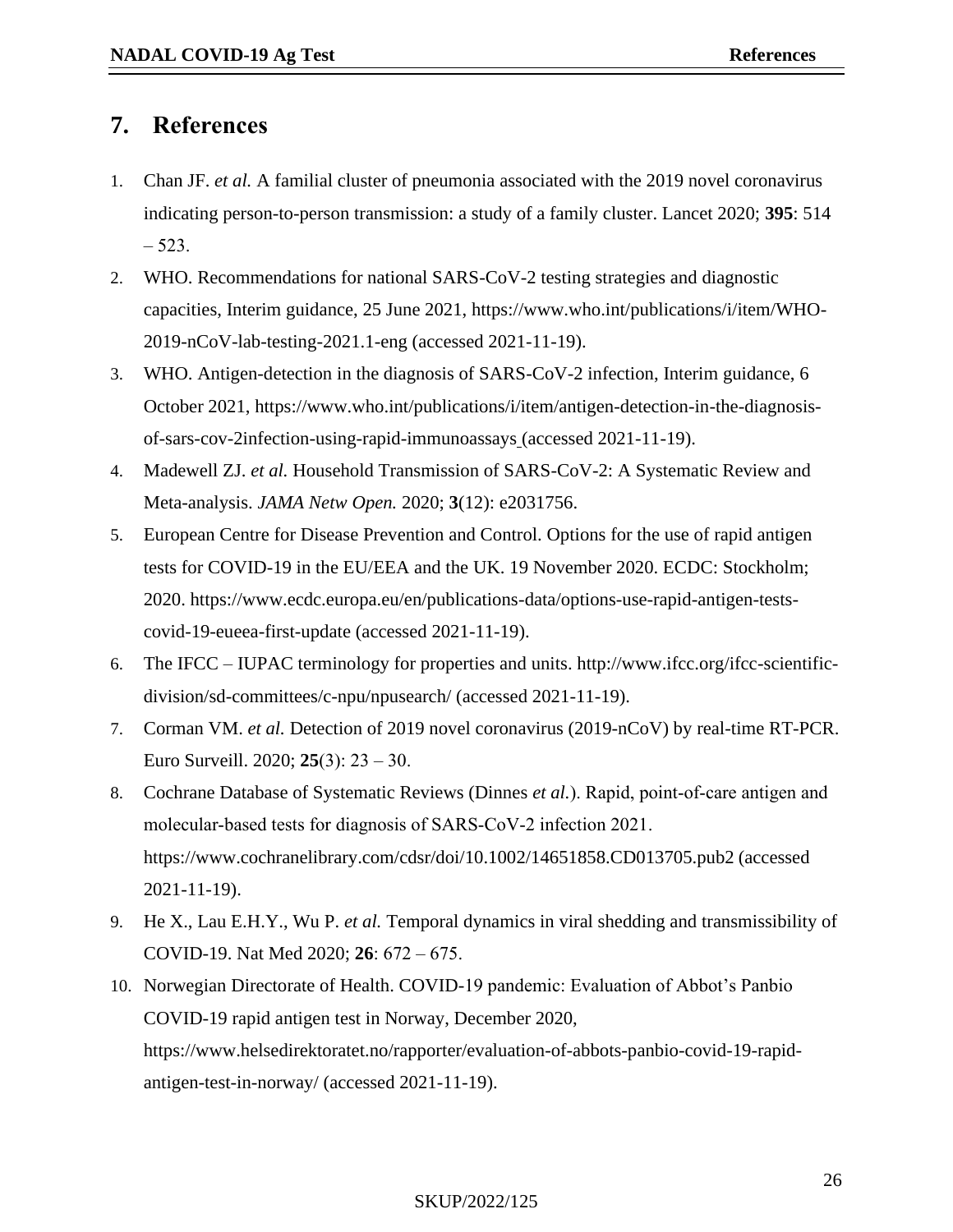## **Attachments**

- 1. The organisation of SKUP
- 2. Facts about NADAL COVID-19 Ag Test
- 3. Information about manufacturer, retailers and marketing
- 4. Product specifications for this evaluation, NADAL COVID-19 Ag Test
- 5. Statistical expressions and calculations
- 6. Raw data, NADAL COVID-19 Ag Test and the comparison method

Attachments with raw data are included only in the copy to Nal von Minden GmbH.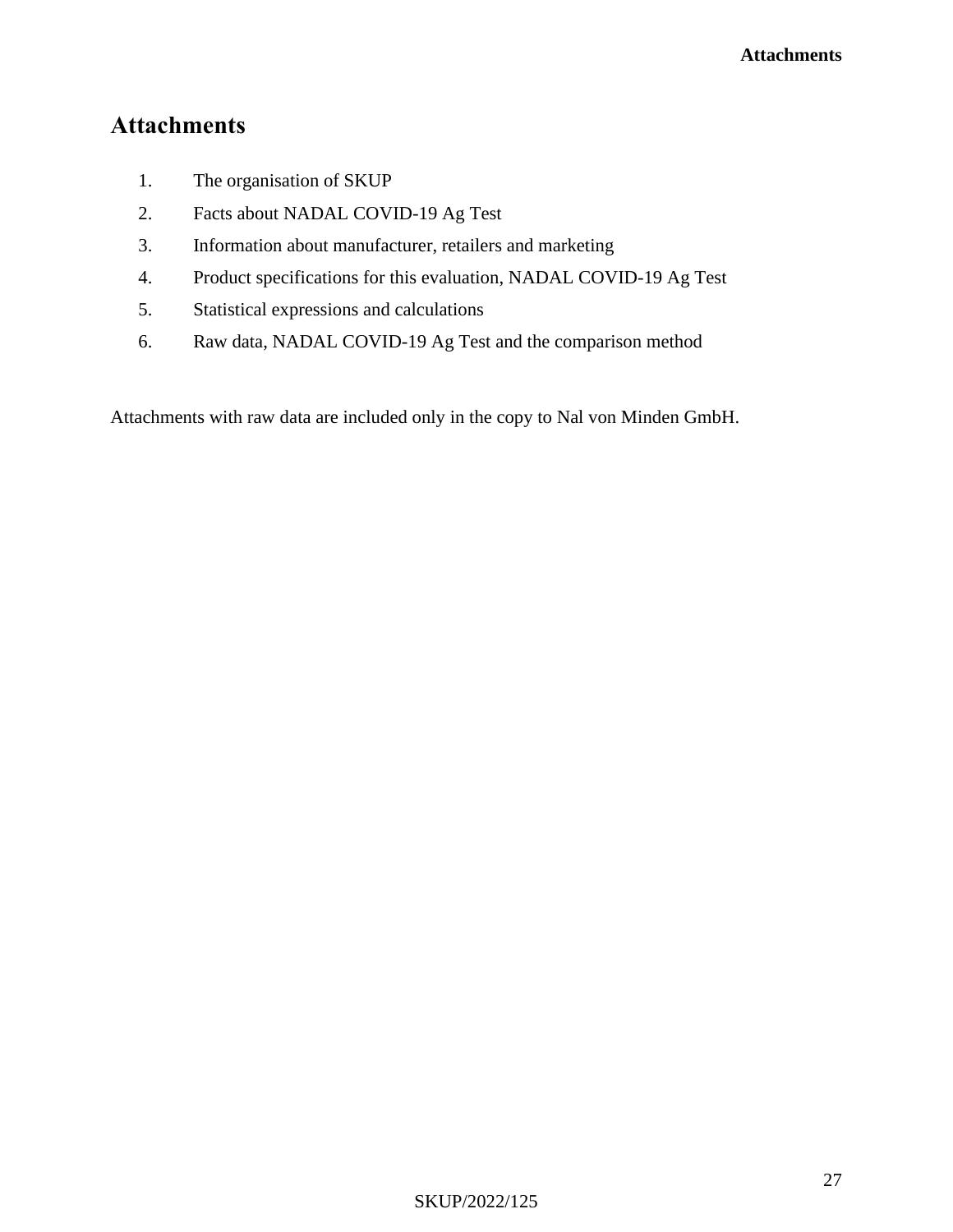## The organisation of SKUP

*Scandinavian evaluation of laboratory equipment for point of care testing*, *SKUP*, is a cooperative commitment of  $DEKS<sup>1</sup>$  in Denmark, Noklus<sup>2</sup> in Norway and Equalis<sup>3</sup> in Sweden. SKUP was established in 1997 at the initiative of laboratory medicine professionals in the three countries. SKUP is led by a Scandinavian *steering committee* and the secretariat is located at Noklus in Bergen, Norway.

*The purpose of* SKUP is to improve the quality of near patient testing in Scandinavia by providing objective and supplier-independent information about analytical quality and userfriendliness of laboratory equipment. This information is generated by organising SKUP *evaluations*.

SKUP offers manufacturers and suppliers evaluations of laboratory equipment for point of care testing. Provided the equipment is not launched onto the Scandinavian market, it is possible to have a confidential pre-marketing evaluation. The company requesting the evaluation pays the actual testing costs and receives in return an impartial evaluation.

There are *general guidelines* for all SKUP evaluations and for each evaluation a specific *SKUP protocol* is worked out in co-operation with the manufacturer or their representatives. SKUP signs *contracts* with the requesting company and the evaluating laboratories. The analytical results are assessed according to *pre-set quality goals*. To fully demonstrate the quality of a product, the *end-users* should be involved in the evaluations.

Each evaluation is presented in a *SKUP report* to which a unique *report code* is assigned. The code is composed of the acronym SKUP, the year the report was completed and a serial number. A report code, followed by an asterisk  $(*)$ , indicates an evaluation with a more specific objective. The asterisk is explained on the front page of these protocols and reports.

SKUP reports are published at www.skup.org.

\_\_\_\_\_\_\_\_\_\_\_\_\_\_\_\_\_\_\_\_

<sup>&</sup>lt;sup>1</sup> DEKS (Danish Institute for External Quality Assurance for Laboratories in the Health Sector) is a non-profit organisation owned by the Capital Region of Denmark on behalf of all other Regions in Denmark.

<sup>2</sup> Noklus (Norwegian Organization for Quality Improvement of Laboratory Examinations) is a national not for profit organisation governed by a management committee consisting of representatives from the Norwegian Government, the Norwegian Medical Association and the Norwegian Society of Medical Biochemistry, with the Norwegian Association of Local and Regional Authorities (KS) as observer.

<sup>&</sup>lt;sup>3</sup> Equalis AB (External quality assessment in laboratory medicine in Sweden) is a limited company in Uppsala, Sweden, owned by "Sveriges Kommuner och Regioner" (Swedish Association of Local Authorities and Regions), "Svenska Läkaresällskapet" (Swedish Society of Medicine) and IBL (Swedish Institute of Biomedical Laboratory Science).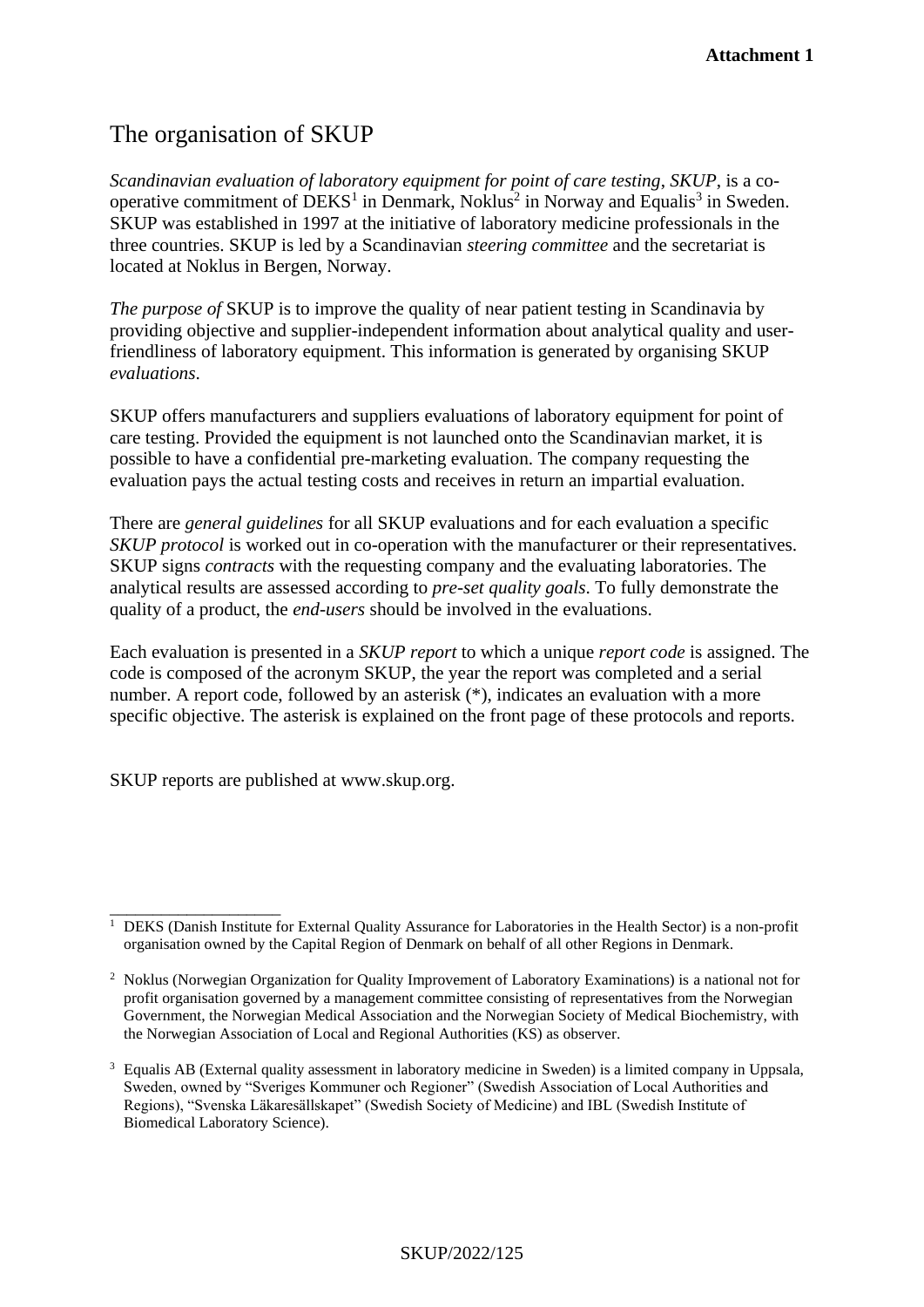# Facts about NADAL COVID-19 Ag Test

This form is filled in by Nal von Minden.

| Name of<br>the measurement system:                  | NADAL COVID-19 Ag Test                                                                                                                                                  |
|-----------------------------------------------------|-------------------------------------------------------------------------------------------------------------------------------------------------------------------------|
| Dimensions and weight:                              | n.a.                                                                                                                                                                    |
| Components of<br>the measurement system:            | Test cassette, tube and buffer for extraction of the measurand                                                                                                          |
| Measurand:                                          | SARS-CoV-2 Nucleoprotein                                                                                                                                                |
| Sample material:                                    | Nasal, nasopharyngeal swab and oropharyngeal swabs                                                                                                                      |
| Sample volume:                                      | Two drops of extraction buffer including the sample material                                                                                                            |
| Measuring principle:                                | Immunochromatography/ Lateral Flow                                                                                                                                      |
| Traceability:                                       | n.a.                                                                                                                                                                    |
| Calibration:                                        | n.a.                                                                                                                                                                    |
| Measuring range:                                    | Qualitative                                                                                                                                                             |
| Haematocrit range:                                  | n.a.                                                                                                                                                                    |
| Measurement time:                                   | 15 min after loading the sample onto the test cassette                                                                                                                  |
| Operating conditions:                               | For medical trained personnel only                                                                                                                                      |
| Electrical power supply:                            | n.a.                                                                                                                                                                    |
| Recommended regular<br>maintenance:                 | n.a.                                                                                                                                                                    |
| Package contents:                                   | 20 extraction tubes incl. dropper caps<br>2 buffer bottles ( $\hat{a}$ 7 ml) or buffer ampoules for single use (400 µl<br>each)<br>1 reagent holder<br>1 package insert |
| Necessary equipment not included<br>in the package: | Transport media for sampled swabs, if necessary and timer                                                                                                               |

### **Table 1. Basic facts**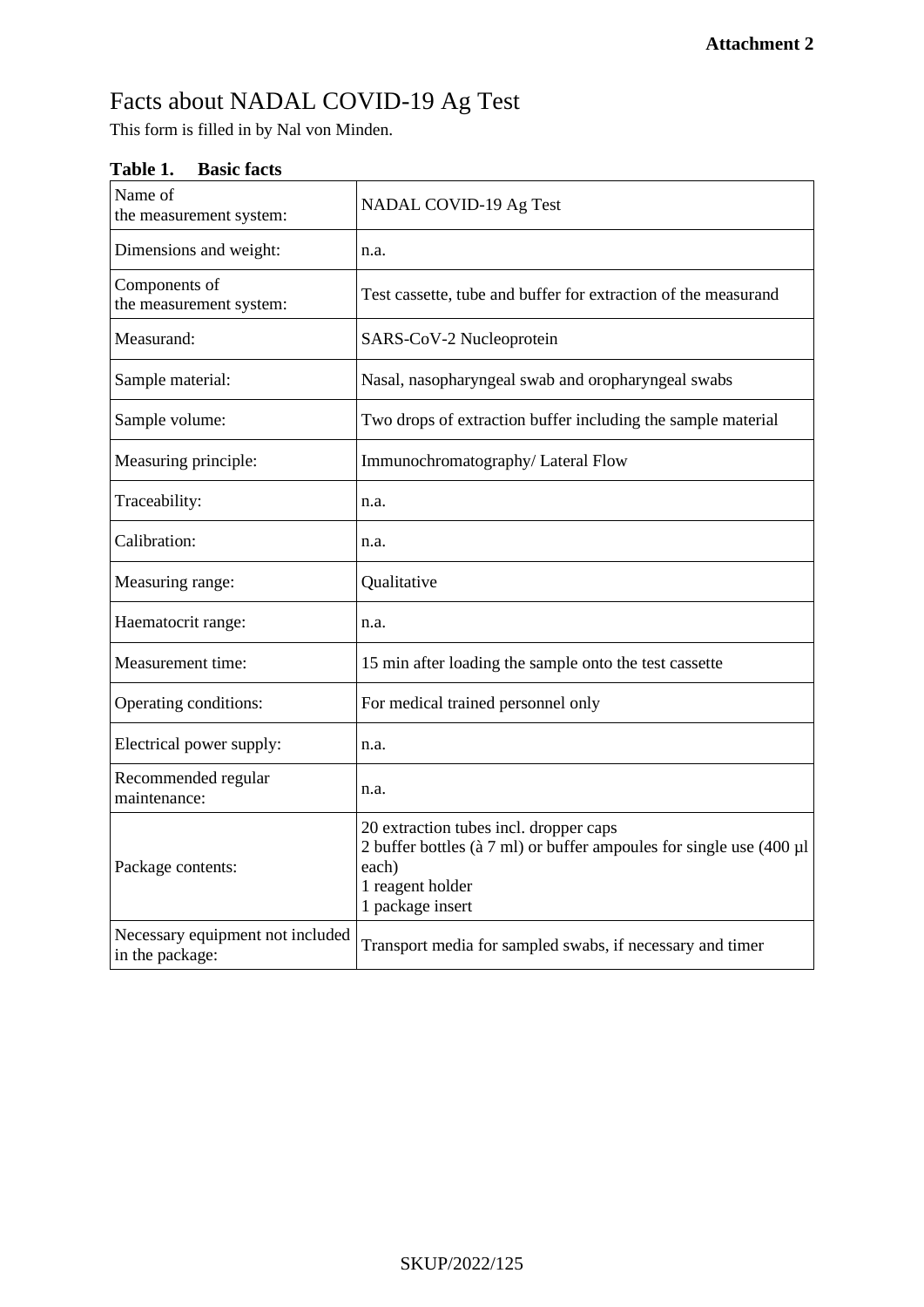| Is input of patient identification<br>possible?                                                                                  | n.a. |
|----------------------------------------------------------------------------------------------------------------------------------|------|
| Is input of operator identification<br>possible?                                                                                 | n.a. |
| Can the instrument be connected<br>to a bar-code reader?                                                                         | n.a. |
| Can the instrument be connected<br>to a printer?                                                                                 | n.a. |
| What can be printed?                                                                                                             | n.a. |
| Can the instrument be connected<br>to a PC?                                                                                      | n.a. |
| Can the instrument communicate<br>with LIS (Laboratory Information<br>System)?<br>If yes, is the communication<br>bidirectional? | n.a. |
| What is the storage capacity of the<br>instrument and what is stored in<br>the instrument?                                       | n.a. |
| Is it possible to trace/search for<br>measurement results?                                                                       | n.a. |

#### **Table 2. Post analytical traceability**

#### **Table 3. Facts about the reagent/test strips/test cassettes**

| <b>NADAL COVID-19 Ag Test</b>                                        |
|----------------------------------------------------------------------|
| 2 years                                                              |
| Immediate testing is recommended in order to achieve best<br>results |
|                                                                      |

## **Table 4. Quality control\***

| Electronic self-check:                | n.a.                                                                         |
|---------------------------------------|------------------------------------------------------------------------------|
| Recommended control materials         | Positive control swabs (REF: 243111)<br>Negative control swabs (REF: 243112) |
| Stability<br>in unopened sealed vial: | 12 months                                                                    |
| Stability<br>in opened vial:          | n.a.                                                                         |
| Package contents:                     | $20$ pcs/box                                                                 |

\*An internal quality control material was developed before publication of this evaluation report. The information in this table was updated accordingly.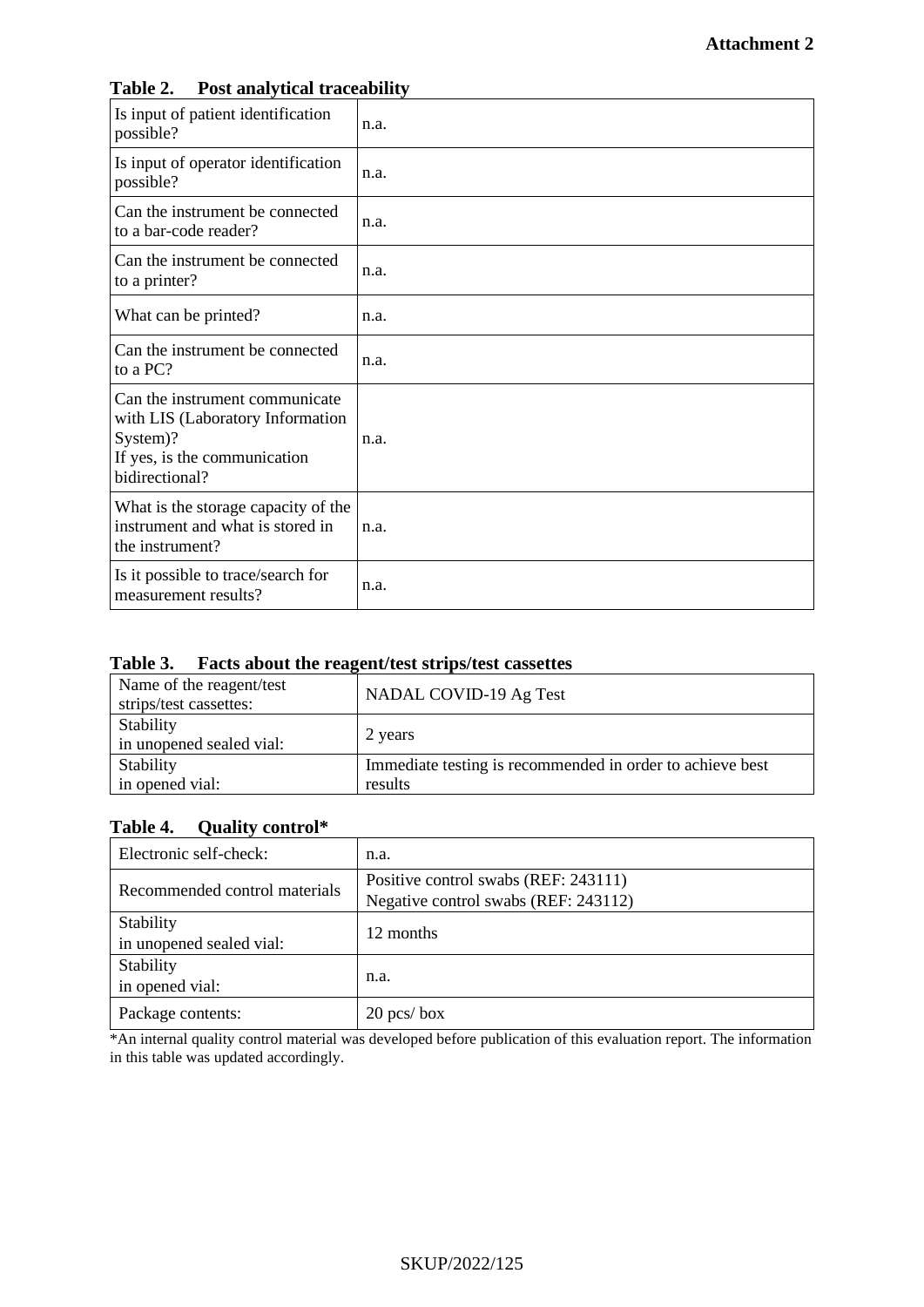## Information about manufacturer, retailers and marketing This form is filled in by Nal von Minden.

| Table 1. |  | <b>Marketing information</b> |
|----------|--|------------------------------|
|----------|--|------------------------------|

| Manufacturer:                                               | Nal von Minden GmbH                                                      |  |  |  |  |
|-------------------------------------------------------------|--------------------------------------------------------------------------|--|--|--|--|
| Retailers in Scandinavia:                                   | Denmark: Nal von Minden GmbH                                             |  |  |  |  |
|                                                             | Norway: Nal von Minden GmbH                                              |  |  |  |  |
|                                                             | Sweden: Nal von Minden GmbH                                              |  |  |  |  |
| In which countries is the system<br>marketed:               | $Globally \n\mathbb{Z}$<br>Scandinavia $\boxtimes$<br>Europe $\boxtimes$ |  |  |  |  |
| Date for start of marketing the<br>system in Scandinavia:   | 2020-08-30                                                               |  |  |  |  |
| Date for CE-marking:                                        | 2020-08-31                                                               |  |  |  |  |
| In which Scandinavian languages<br>is the manual available: | Danish, Norwegian and Swedish.                                           |  |  |  |  |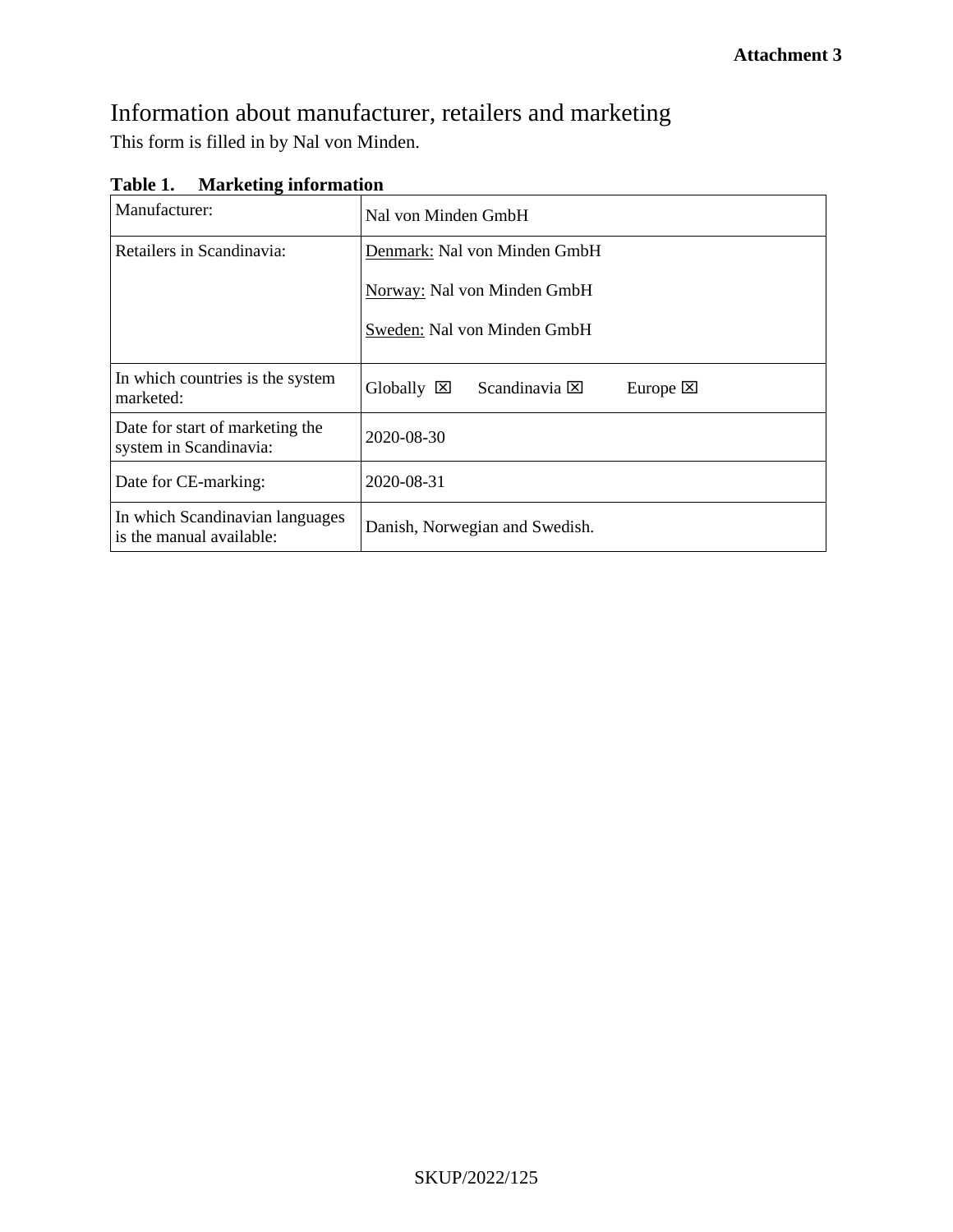# Product specifications for this evaluation, NADAL COVID-19 Ag Test

| Lot index used in<br>evaluation | Lot no kit   | <b>Expiry date kit</b> | Type of swab<br>used | Lot no swab | <b>Expiry date</b><br>swab |
|---------------------------------|--------------|------------------------|----------------------|-------------|----------------------------|
| a                               | 175201       | 2022/08                | Nasopharyngeal       | 20200710JZ  | 2023/07/09                 |
| b                               | 175200       | 2022/08                | Nasopharyngeal       | 20200710JZ  | 2023/07/09                 |
| $\mathbf{C}$                    | 175182       | 2022/08                | Nasopharyngeal       | 20200710JZ  | 2023/07/09                 |
| d                               | 175202       | 2022/09                | Nasopharyngeal       | 20200710JZ  | 2023/07/09                 |
| e                               | SR2021010074 | 2022/12                | Nasal                | 20210116JZ  | 2024/01/15                 |
|                                 | 175354       | 2022/11                | <b>Nasal</b>         | 20210206JZ  | 2024/02/05                 |

*NADAL COVID-19 Ag Test, REF. 243103N-20 with Jiangsu Swabs CE0197*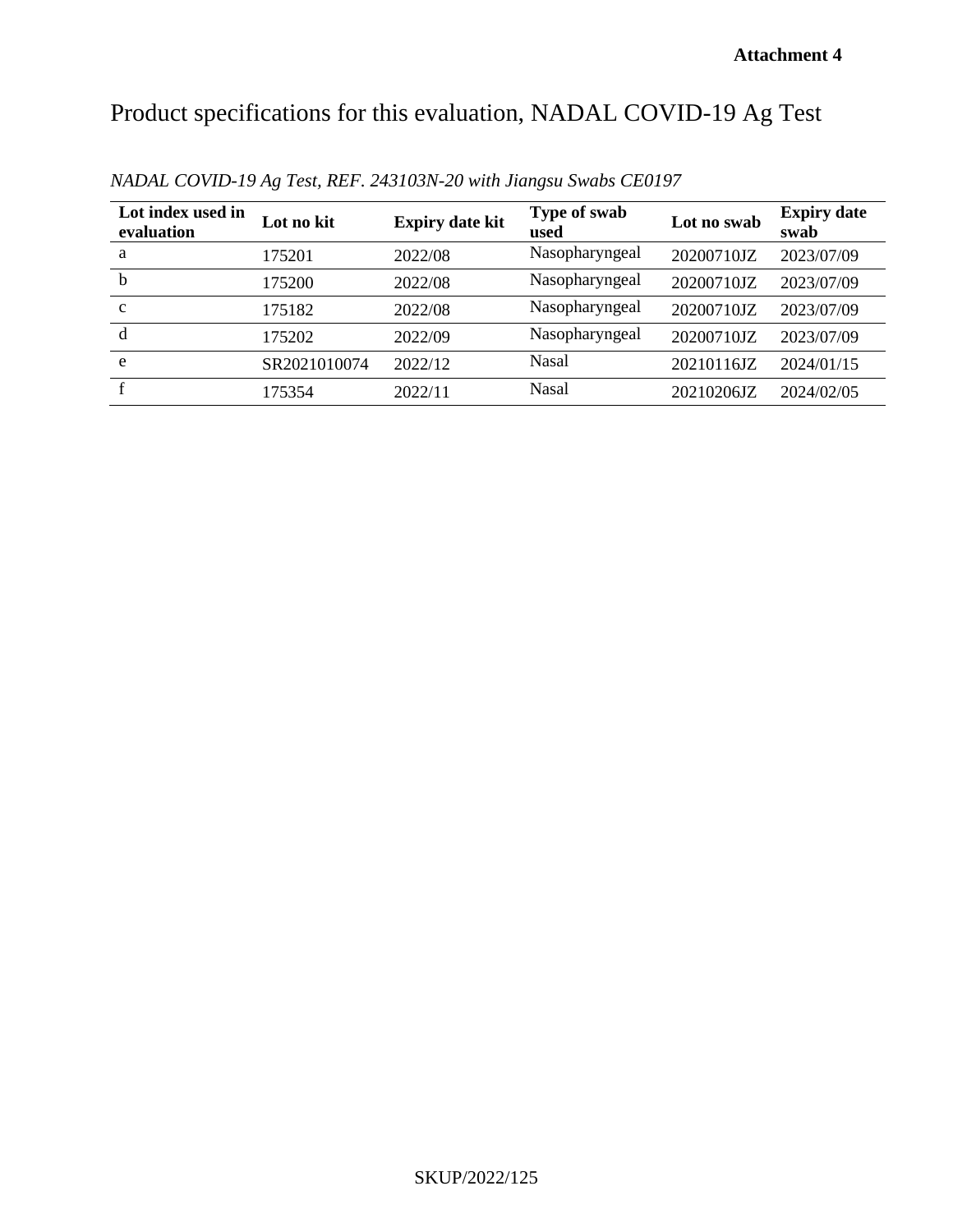## Statistical expressions and calculations

This attachment is valid for evaluations of qualitative test methods with results on the ordinal scale.

#### **Statistical terms and expressions**

The definitions and formulas in this section originate from the Geigy document [a].

#### **Statistical calculations**

*Diagnostic sensitivity* is true positive/(true positive + false negative) *Diagnostic specificity* is true negative/(false positive + true negative) *Positive predictive value (PPV)* is true positive/(true positive + false positive) *Negative predictive value (NPV)* is true negative/(true negative + false negative) *Prevalence* is true positive/(true positive + true negative + false positive + false negative) See table 1 for an illustration.

#### **Table 1.** Illustration of statistical calculations

|                         | <b>Truth</b>                          |                                       |                 |
|-------------------------|---------------------------------------|---------------------------------------|-----------------|
|                         | <b>Positive</b>                       | <b>Negative</b>                       |                 |
| Evaluated test positive | a                                     | b                                     | $PPV = a/(a+b)$ |
| Evaluated test negative | с                                     | d                                     | $NPV = d/(d+c)$ |
|                         | Diagnostic sensitivity<br>$= a/(a+c)$ | Diagnostic specificity<br>$= d/(b+d)$ |                 |

#### *Calculation of confidence intervals*

Estimation of CI for fractions/proportions is performed according to Adjusted Walds [b]. The CIs are given for information only.

#### *Relationship between PPV / NPV and prevalence*

Contrary to diagnostic sensitivity and specificity, the PPV and NPV are related to the prevalence of the disease in a specific population (figure 1). PPV and NPV are also related to the diagnostic sensitivity and specificity of a diagnostic test.

b. https://measuringu.com/calculators/wald/ (accessed 2021-11-22).

#### SKUP/2022/125

a. Documenta Geigy. Mathematics and statistics. CIBA-GEIGY Limited, Basel, Switzerland 1971; p 186 formula # 772.